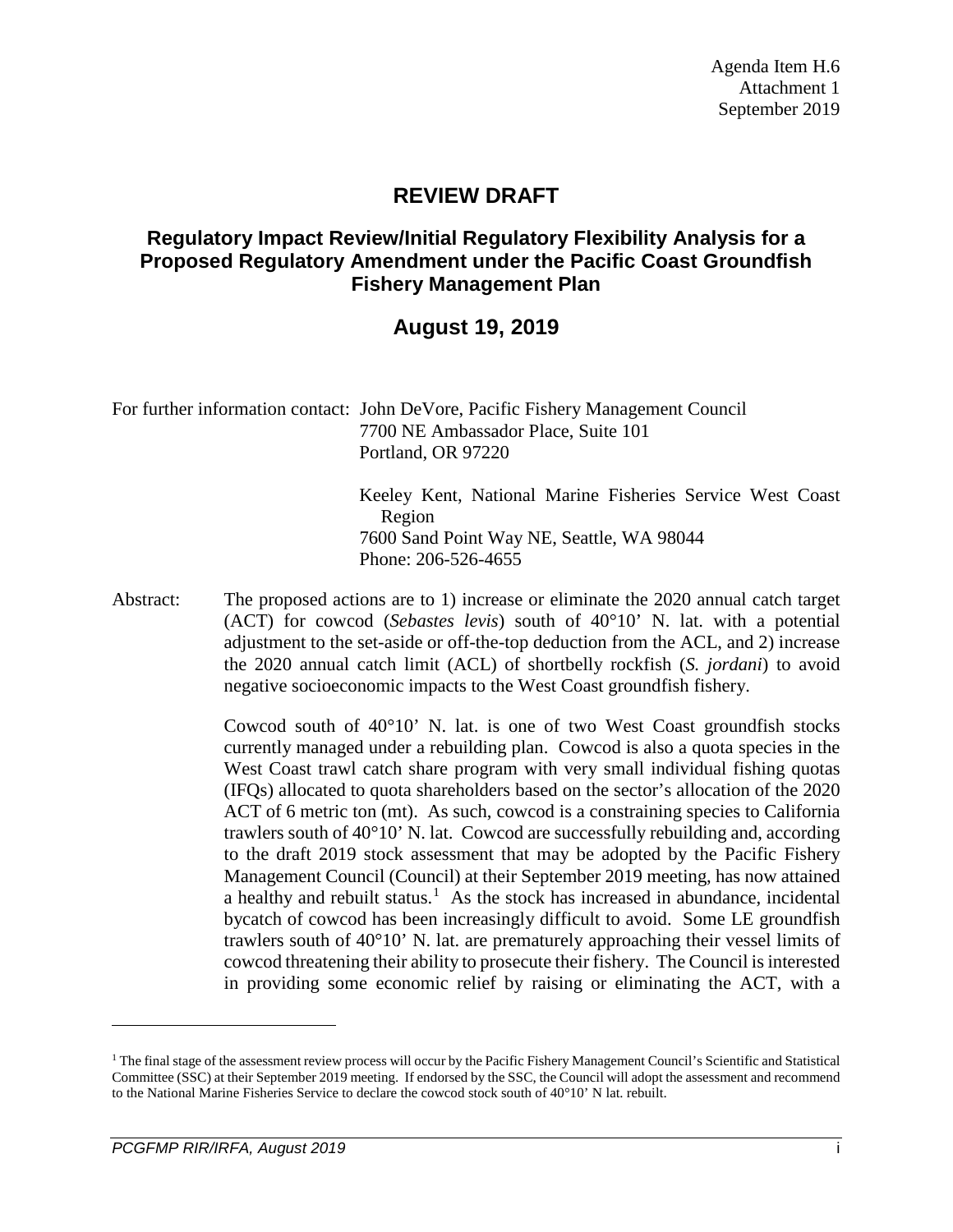possible reduction to the yield set-aside. These actions would increase the annual cowcod vessel limit for affected LE trawl fishery participants south of 40°10' N. lat.

Shortbelly rockfish is one of the most abundant rockfish species in the California Current and is not targeted in any West Coast fishery (Field et al. 2008). While shortbelly rockfish are most abundant along the continental shelf break between the northern end of Monterey Bay and Point Reyes, California and around the Channel Islands in the Southern California Bight (Love et al. 2002; Moser et al. 2000; Pearson et al. 1991a; Phillips 1964), they have increasingly been encountered and incidentally caught in midwater trawl fisheries in waters north of 40°10' N. lat. as far north as northern Washington. The observed magnitude of encounters of shortbelly rockfish north of 40°10' N. lat. in recent years is unprecedented and may be the result of a climate change-driven distributional shift and/or the effect of large recruitments. The shortbelly ACL of 500 mt was exceeded in 2018 and has been exceeded this year according to catches to date. The Council is interested in specifying a higher shortbelly ACL in 2020 than the 500 mt ACL in regulations to avoid premature closure of groundfish fisheries that incidentally take shortbelly rockfish.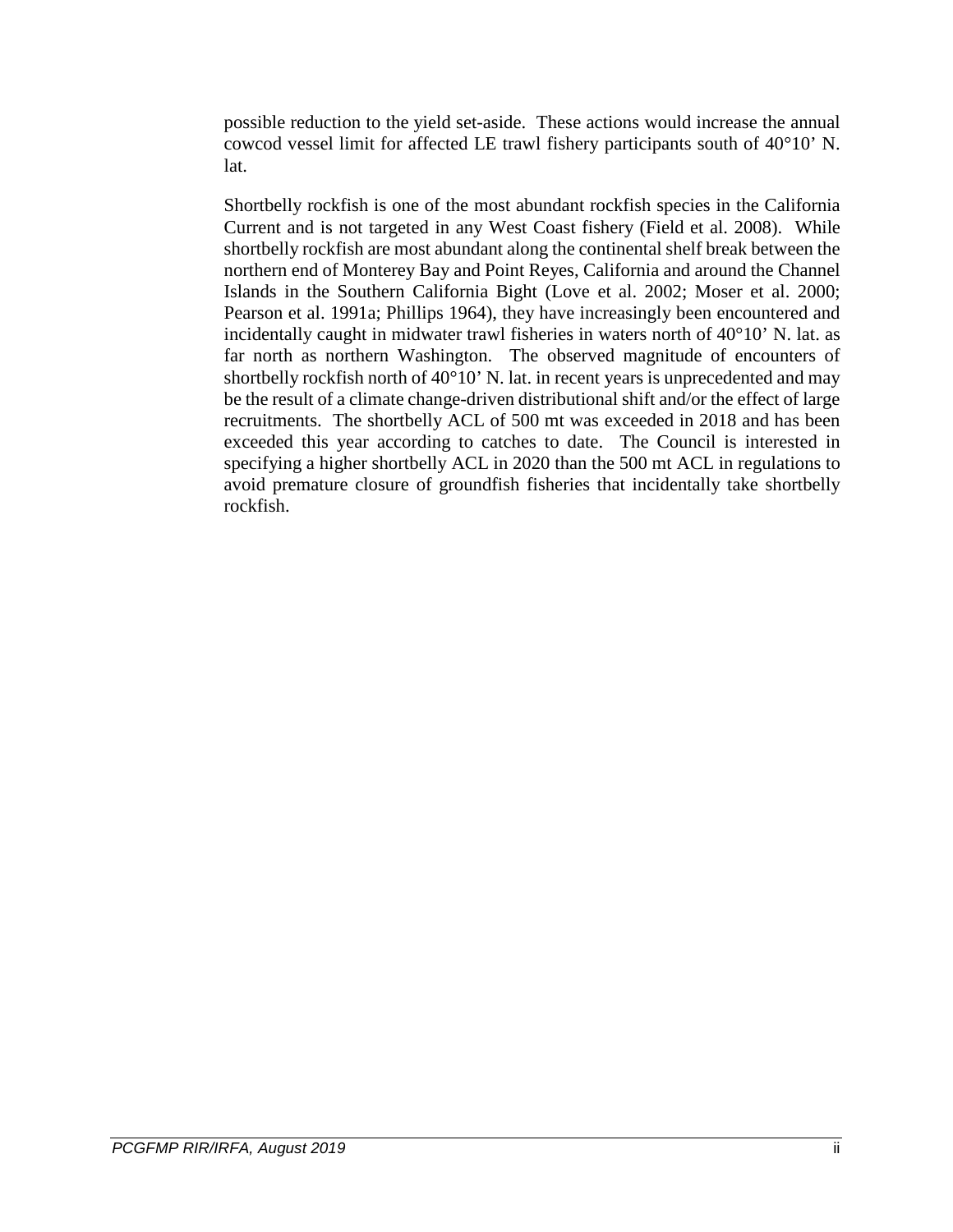# **List of Acronyms and Abbreviations**

| <b>ABC</b>              | acceptable biological catch                                                                                                                   |
|-------------------------|-----------------------------------------------------------------------------------------------------------------------------------------------|
| <b>ACL</b>              | annual catch limit                                                                                                                            |
| <b>ACT</b>              | annual catch target                                                                                                                           |
| AM                      | accountability measure                                                                                                                        |
| $B_0$                   | unfished equilibrium spawning stock biomass or spawning output                                                                                |
| <b>B</b> <sub>MSY</sub> | The biomass estimated to result in maximum sustainable yield of a stock<br>and the prescribed biomass target for West Coast groundfish stocks |
| CA                      | California                                                                                                                                    |
| <b>CCA</b>              | <b>Cowcod Conservation Area</b>                                                                                                               |
| <b>CP</b>               | catcher-processor                                                                                                                             |
| Council                 | Pacific Fishery Management Council                                                                                                            |
| E.O.                    | <b>Executive Order</b>                                                                                                                        |
| EA                      | <b>Environmental Assessment</b>                                                                                                               |
| <b>EC</b> species       | Ecosystem Component species                                                                                                                   |
| EEZ                     | <b>Exclusive Economic Zone</b>                                                                                                                |
| <b>EFP</b>              | exempted fishing permit                                                                                                                       |
| FG                      | fixed gear                                                                                                                                    |
| <b>FMP</b>              | fishery management plan                                                                                                                       |
| <b>FR</b>               | Federal Register                                                                                                                              |
| GAP                     | <b>Groundfish Advisory Subpanel</b>                                                                                                           |
| <b>GMT</b>              | Groundfish Management Team                                                                                                                    |
| <b>HCR</b>              | harvest control rule                                                                                                                          |
| HG                      | harvest guideline                                                                                                                             |
| <b>IFQ</b>              |                                                                                                                                               |
| <b>IRFA</b>             | individual fishing quota                                                                                                                      |
| LE                      | Initial Regulatory Flexibility Analysis<br>limited entry (sectors of the West Coast groundfish fishery)                                       |
| М                       | meter or meters                                                                                                                               |
| Magnuson-Stevens Act    | Magnuson-Stevens Fishery Conservation and Management Act                                                                                      |
| mt                      | metric ton or tonne                                                                                                                           |
| <b>MS</b>               | Mothership                                                                                                                                    |
| <b>MW</b>               | midwater                                                                                                                                      |
| <b>NMFS</b>             | <b>National Marine Fisheries Service</b>                                                                                                      |
| <b>NOAA</b>             | National Oceanic and Atmospheric Administration                                                                                               |
| OA                      | open access (sector of the West Coast groundfish fishery)                                                                                     |
| <b>OFL</b>              | overfishing limit                                                                                                                             |
| OR.                     | Oregon                                                                                                                                        |
| 0Y                      | optimum yield                                                                                                                                 |
| $P^*$                   | overfishing probability (the Council's risk tolerance for potential                                                                           |
|                         | overfishing due to the scientific uncertainty in estimating the OFL)                                                                          |
| <b>PCGFMP</b>           | Pacific Coast Groundfish Fishery Management Plan                                                                                              |
| <b>PPA</b><br>PacFIN    | preliminary preferred alternative<br>Pacific Fishery Information Network                                                                      |
| QP                      | quota pounds                                                                                                                                  |
| <b>RCA</b>              | Rockfish Conservation Area                                                                                                                    |
| <b>RFA</b>              | <b>Regulatory Flexibility Act</b>                                                                                                             |
| <b>RIR</b>              | <b>Regulatory Impact Review</b>                                                                                                               |
| <b>SBA</b>              | <b>Small Business Act</b>                                                                                                                     |
| <b>SCB</b>              | Southern California Bight                                                                                                                     |
| <b>SSC</b>              | Scientific and Statistical Committee                                                                                                          |
| WA                      |                                                                                                                                               |
| <b>WCGOP</b>            | Washington                                                                                                                                    |
|                         | West Coast Groundfish Observer Program                                                                                                        |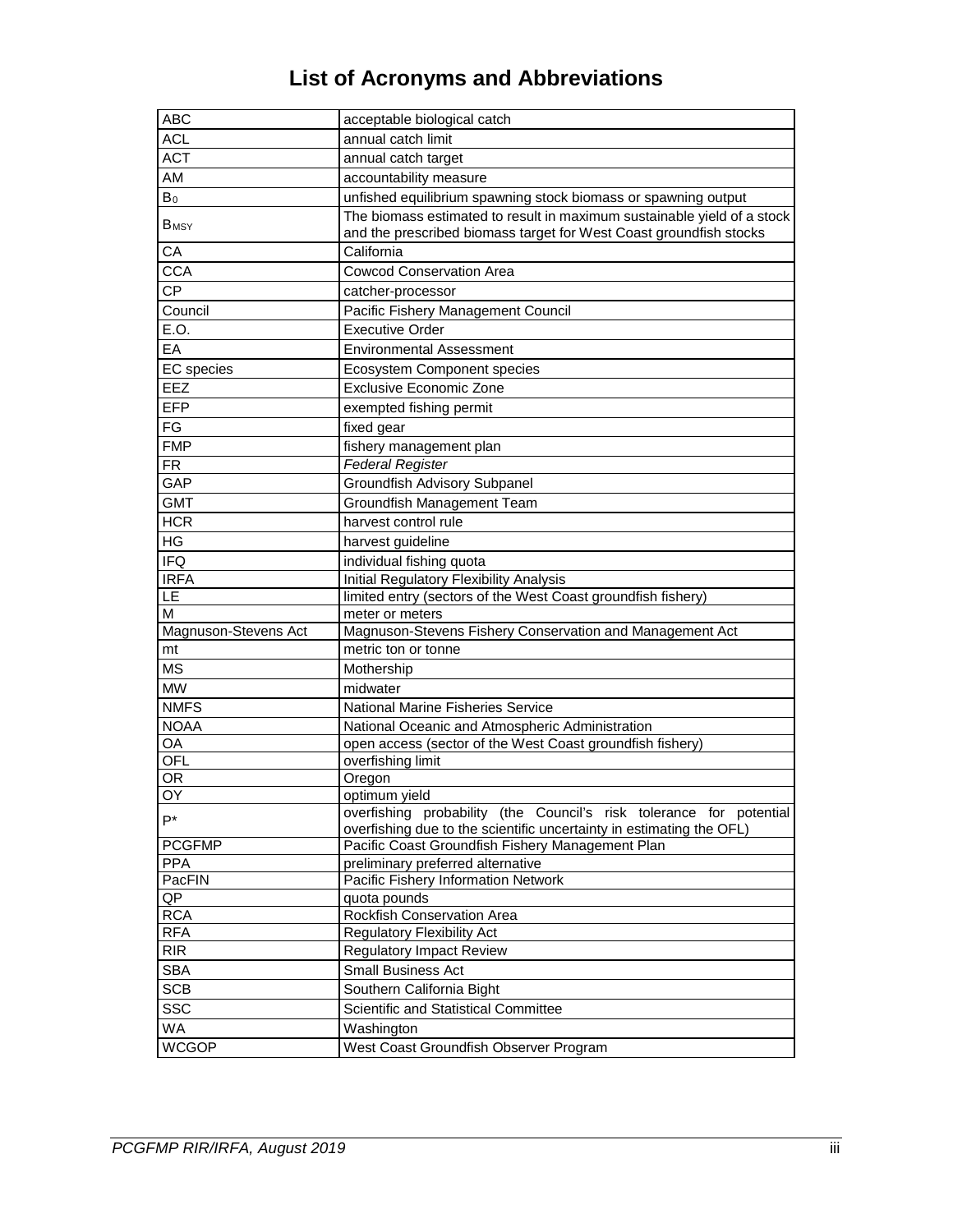## **Table of Contents**

| 1            |                                                                                                  |  |
|--------------|--------------------------------------------------------------------------------------------------|--|
|              | 1.1                                                                                              |  |
|              | 1.2                                                                                              |  |
|              |                                                                                                  |  |
| $\mathbf{2}$ |                                                                                                  |  |
|              |                                                                                                  |  |
|              | 2.1.1                                                                                            |  |
|              |                                                                                                  |  |
|              |                                                                                                  |  |
|              | 2.1.4 Alternative 3: The Preliminary Preferred Alternative for Cowcod south of 40°10' N. lat. 16 |  |
|              |                                                                                                  |  |
|              |                                                                                                  |  |
|              | 2.2.1                                                                                            |  |
|              | 2.2.3 Alternative 3: The Preliminary Preferred Alternative for Shortbelly Rockfish 17            |  |
|              |                                                                                                  |  |
|              |                                                                                                  |  |
|              |                                                                                                  |  |
| 3            |                                                                                                  |  |
|              | 3.1                                                                                              |  |
|              | 3.2                                                                                              |  |
|              | 3.3                                                                                              |  |
|              | 3.4                                                                                              |  |
|              | 3.5                                                                                              |  |
|              |                                                                                                  |  |
|              |                                                                                                  |  |
|              | 3.5.3                                                                                            |  |
|              |                                                                                                  |  |
|              |                                                                                                  |  |
|              |                                                                                                  |  |
|              |                                                                                                  |  |
|              |                                                                                                  |  |
|              |                                                                                                  |  |
|              |                                                                                                  |  |
|              |                                                                                                  |  |
|              |                                                                                                  |  |
|              | 3.9                                                                                              |  |
|              |                                                                                                  |  |
| 4            |                                                                                                  |  |
|              | 4.1                                                                                              |  |
|              | 4.2                                                                                              |  |
|              | 4.3                                                                                              |  |
|              | 4.4                                                                                              |  |
|              | 4.5                                                                                              |  |
|              | 4.6                                                                                              |  |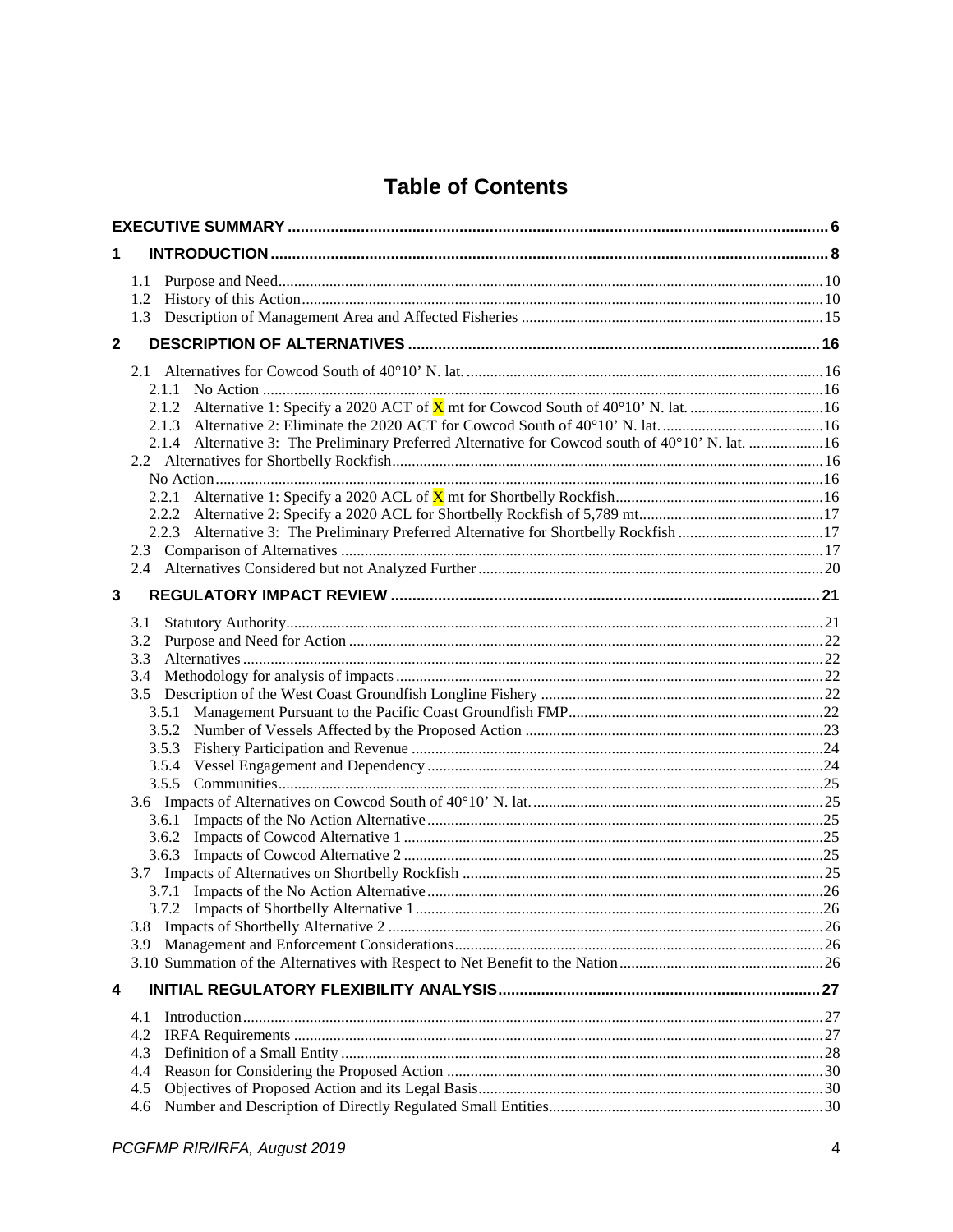|    | 4.9 Description of Significant Alternatives to the Proposed Action that Minimize Economic Impacts on Small |  |
|----|------------------------------------------------------------------------------------------------------------|--|
|    |                                                                                                            |  |
| 5. |                                                                                                            |  |
|    |                                                                                                            |  |
| 6  |                                                                                                            |  |
| 7  |                                                                                                            |  |

## **List of Tables**

| Table 1. Estimated total fishing-related mortality (in mts) by sector of cowcod south of 40°10' N. lat. on the U.S.                                                                                                 |  |
|---------------------------------------------------------------------------------------------------------------------------------------------------------------------------------------------------------------------|--|
| Table 2. Estimated total fishing-related mortality (in mts) by sector of shortbelly rockfish on the U.S. West Coast,                                                                                                |  |
|                                                                                                                                                                                                                     |  |
|                                                                                                                                                                                                                     |  |
|                                                                                                                                                                                                                     |  |
| Table 6. The number of LE trawl vessels that attained or exceeded 90 percent of the annual vessel limit of cowcod<br>south of 40°10' N. lat., 2011-2015 from Table 7 in the West Coast Groundfish Trawl Catch Share |  |
| Table 7. The number of LE trawl catcher vessels and their activities north of 40°10' N. lat., 2011-2015 (from Table<br>3 in the West Coast Groundfish Trawl Catch Share Program Five-year Review document). 24      |  |

## **List of Figures**

- [Figure 1. Estimated total mortality of cowcod south of 40°10' N. lat. by commercial and recreational sectors and](#page-10-0)  [through research activities. 2019 total mortality is uncertain and incomplete with commercial catches](#page-10-0)  [estimated through August 16, 2019 and recreational catches through May 2019.](#page-10-0) .................................11
- [Figure 2. Total fishing-related mortality of shortbelly rockfish on the West Coast, 2002-2019. Mortalities in 2019](#page-11-0)  are estimated through August 16, 2019. The [dotted horizontal line is the 2020 ACL in regulations......12](#page-11-0)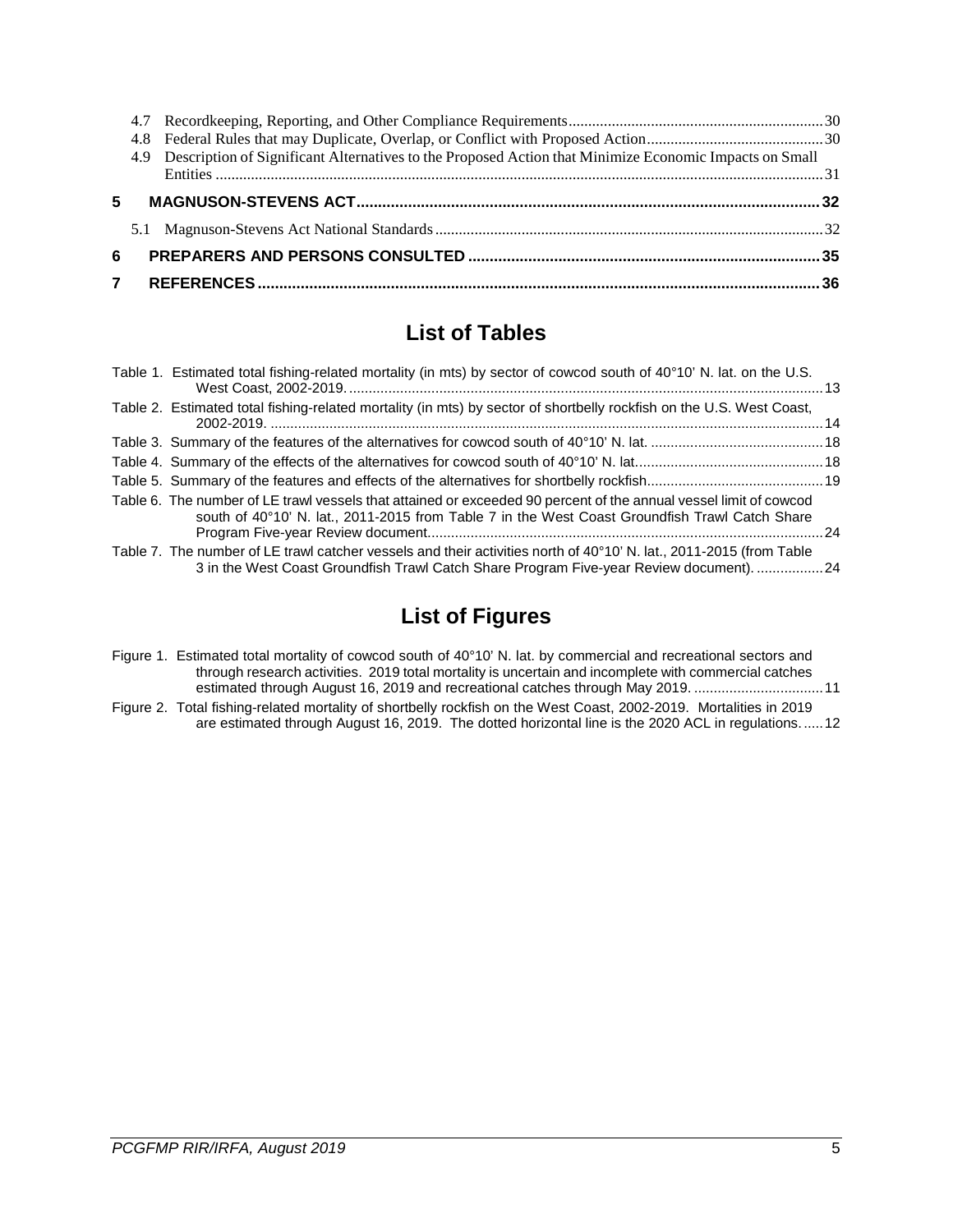# <span id="page-5-0"></span>**Executive Summary**

The proposed actions are to increase the 2020 ACL for shortbelly rockfish and to increase or eliminate the 2020 ACT for cowcod south of 40°10' N. lat. specified in Federal regulations. Both stocks are managed under the Pacific Coast Groundfish Fishery Management Plan.

### **Purpose and Need**

The purpose and need for these proposed actions is to avoid unnecessary negative socioeconomic impacts to 2020 West Coast groundfish fisheries and fishing communities. Specifically, the proposed action to raise or eliminate the 2020 cowcod ACT will only affect limited entry (LE) trawlers south of 40°10' N. lat. who are finding it difficult to avoid the incidental bycatch of cowcod given the vessel limits determined from the ACT. The proposed action to raise the 2020 shortbelly rockfish ACL may potentially affect all West Coast fisheries that incidentally catch shortbelly rockfish in the event the ACL is again exceeded.

### **Alternatives**

#### **Cowcod Alternatives**

Proposed "strawman" alternatives for the cowcod action are:

No Action: Maintain the 6 mt cowcod ACT for 2020. Cowcod annual vessel limit is 843 lbs.

Alternative 1: Increase the 2020 cowcod ACT to  $\bar{X}$  mt. Cowcod annual vessel limit is  $\bar{X}$  lbs.

Alternative 2: Eliminate the 6 mt cowcod ACT for 2020 and manage fisheries to stay within the 10 mt ACL. Cowcod annual vessel limits range from 1,124 to 1,335 lbs depending on whether the 2020 set-aside is reduced (0-75 percent reduction scenarios presented in strawman Alternative 2).

#### **Shortbelly Rockfish Alternatives**

Proposed "strawman" alternatives for the shortbelly rockfish action are:

No Action: Maintain the 500 mt shortbelly rockfish ACL for 2020.

Alternative 1: Increase the 2020 shortbelly rockfish ACL to  $\bar{X}$  mt.

Alternative 2: Increase the 2020 shortbelly rockfish ACL to equal the acceptable biological catch (ABC) of 5,789 mt.

### **Regulatory Impact Review**

Cowcod Alternatives 1 and 2 would potentially mitigate the constraint imposed by the low cowcod vessel limit in the 2020 IFQ trawl fishery south of 40°10' N. lat. by increasing the ACT and hence the vessel limit (Alternative 1) or basing the vessel limit solely on the trawl allocation of the fishery harvest guideline (HG) of the ACL (Alternative 2). The conservation objectives of the cowcod rebuilding plan would not be compromised by this action since all rebuilding alternatives are predicated on staying within the prescribed ACLs and associated harvest control rule (HCR),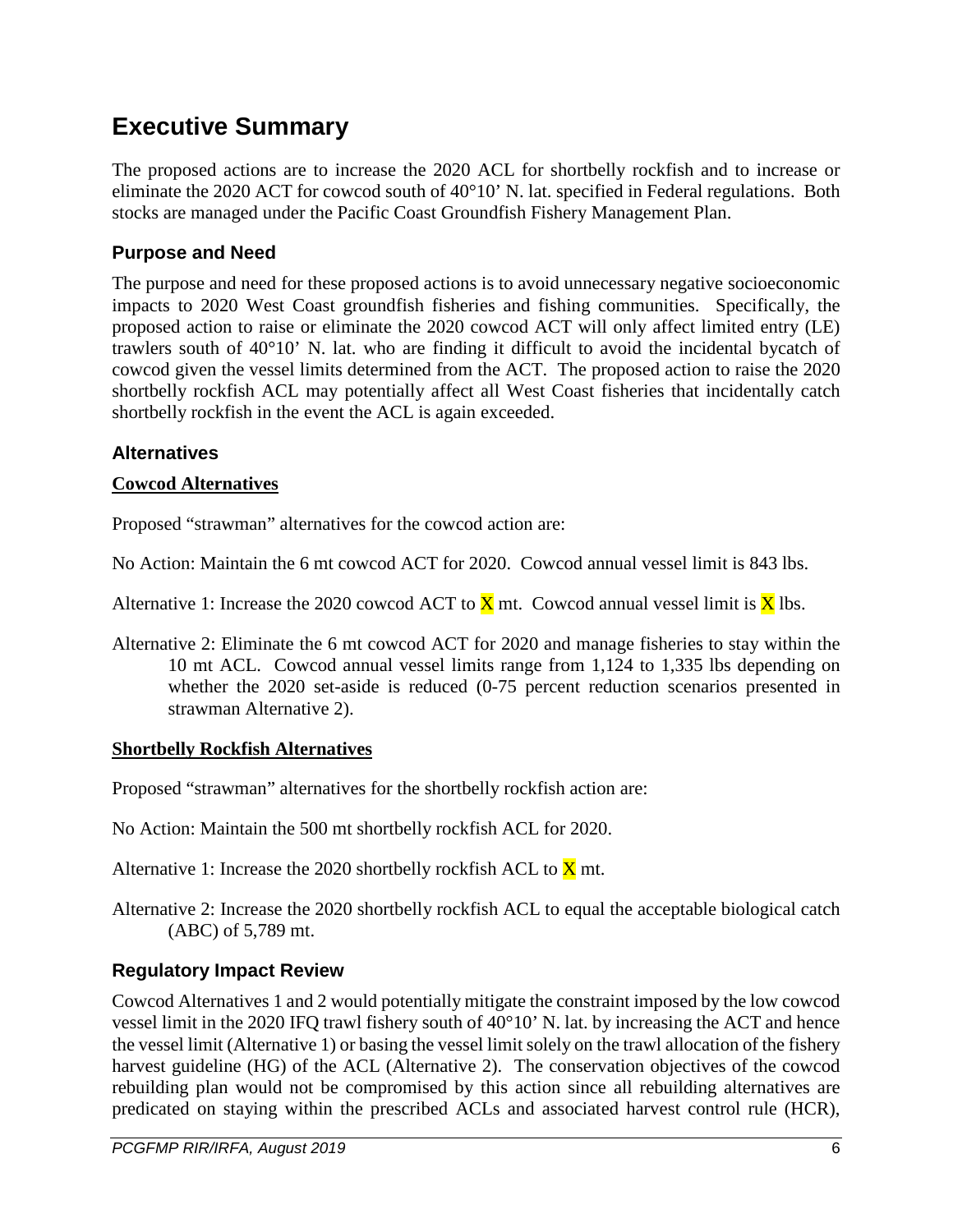which are not proposed to change in 2020. Further, the draft 2019 cowcod stock assessment indicates rebuilding objectives are already attained since the stock is now estimated to be above its biomass management target  $(B_{MSY})$ . If the Council's SSC endorses the draft 2019 cowcod assessment as best scientific information available at their September 2019 meeting, the Council will adopt the assessment and will recommend to the National Marine Fisheries Service (NMFS) the stock be declared rebuilt. In the unlikely event the new assessment is not adopted and any revised assessment indicates the stock is not rebuilt, the Council's Groundfish Management Team (GMT) recommends this action not be pursued.

Shortbelly rockfish Alternatives 1 and 2 would mitigate the potential constraint imposed by the low 2020 ACL if incidental bycatch once again exceeds the ACL. The proposed action to increase the 2020 ACL should not increase impacts on the stock since the stock is not targeted in any fishery. The current ACL of 500 mt was also set at less than 9 percent of the ABC despite the indication in the 2007 assessment the stock was healthy and the conclusion that environmental determinants of shortbelly recruitment rather than fishing mortality affect future biomass and status of the stock (Field et al. 2008). The 500 mt ACL was set at this low level to ensure most of the harvestable surplus was made available as forage in the California Current ecosystem.

Increasing the 2020 ACL should not induce targeting since shortbelly rockfish are small and not marketable. As such, a longer-term solution may be a reconsideration of an Ecosystem Component (EC) species designation with a continued monitoring requirement. An EC species designation for 2020 is not considered as part of this proposed action.

### **Comparison of Alternatives for Decision-making**

[Table 3](#page-17-0) through [Table 5](#page-18-0) summarize the features and effects under each alternative and the impacts of implementing them. These features and effects are generalized in this draft RIR/IRFA given the range of alternatives and a preliminary preferred alternative are yet to be decided. The relative impacts/effects of the alternatives for cowcod south of 40°10' N. lat. presume the draft 2019 assessment results indicating the stock is rebuilt are endorsed by the SSC and the assessment is adopted by the Council at the September Council meeting. The analyses and summary of impacts/effects will be refined after these decisions are made.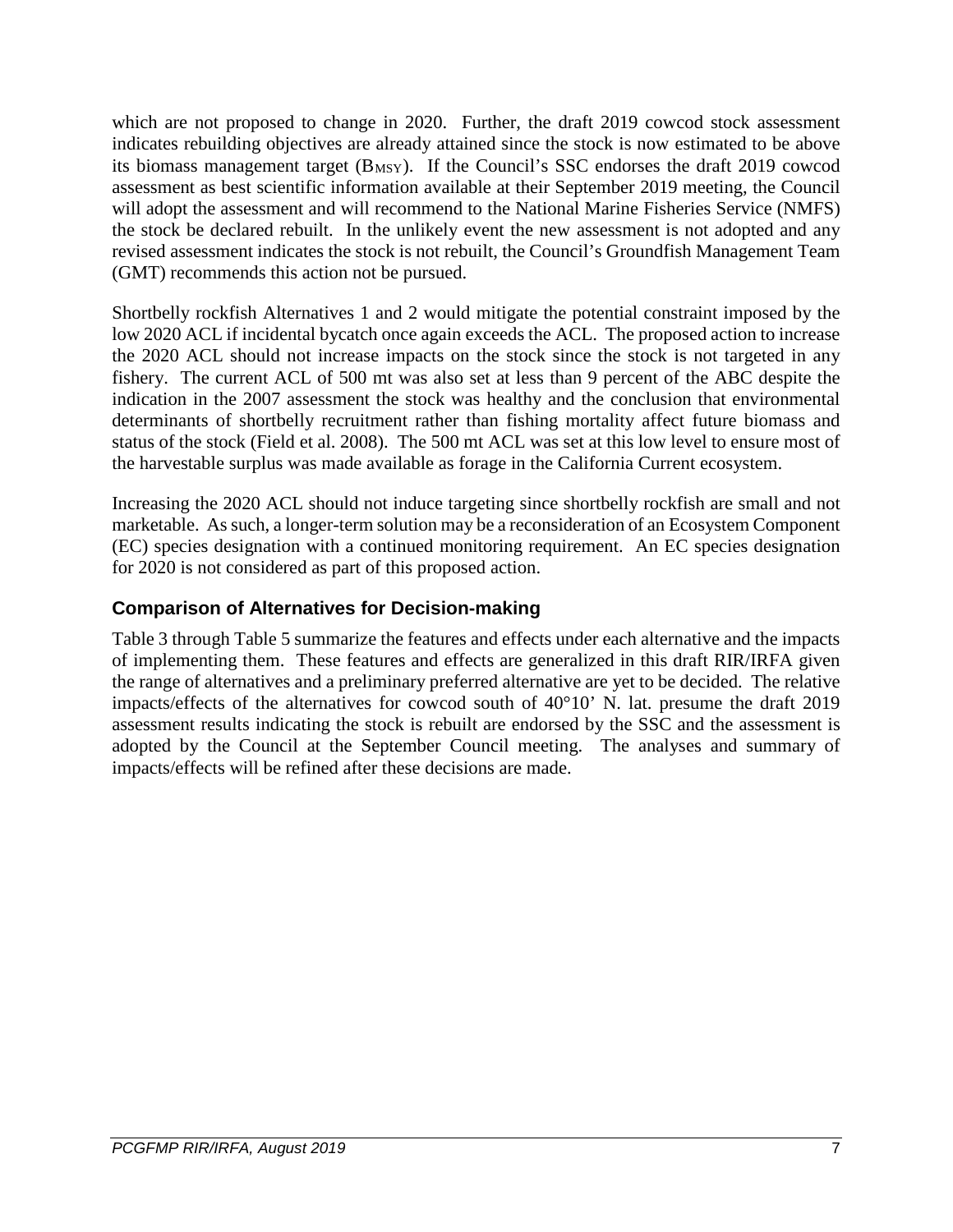# <span id="page-7-0"></span>**1 Introduction**

### Cowcod South of 40°10' N. lat.

The National Marine Fisheries Service (NMFS) declared cowcod south of 40°10' N. lat. overfished in January 2000, after Butler et al. (1999) estimated the 1998 spawning biomass to be at 7 percent of  $B_0$ , well below the 25 percent minimum stock size threshold. Cowcod has been managed with *de minimus* harvest specifications (optimum yields [OYs]/ACLs of 2.4 - 10 mt) under a rebuilding plan since that time.

Overfished species, such as cowcod, were designated as a quota species under FMP Amendment 20 which established the West Coast trawl catch share program. This was done as an expedient measure to control the incidental bycatch of overfished species in the trawl fishery through IFQ management. Vessel limits for LE trawl participants in the catch share program control the amount of quota pounds (QP) of a quota species registered to a vessel with the intent to prevent excessive control of quota by a participant. Vessel limits are determined based on the trawl participant's apportionment of the trawl sector's allocation of a quota species' ACL or ACT if one is specified.

The 2020 ACL and ACT for cowcod south of 40°10' N. lat. are 10 mt and 6 mt, respectively. The 2020 vessel limits for cowcod are based on an apportionment (17.7 percent) of the 6 mt ACT. Public comment at the Council's June 2019 meeting by participants in the trawl fishery south of 40°10' N. lat. urged the Council and NMFS to increase or eliminate the cowcod vessel limit. While no entity has exceeded the annual cowcod vessel limit through 2018, the comments received indicated that some trawl participants might exceed their vessel limit this year despite efforts to avoid incidental cowcod bycatch. Once the annual vessel limit is attained, the vessel needs to cease fishing for the rest of the year. This poses a significant economic cost to affected participants since they cannot fish their remaining quota of healthy target species. While there is no regulatory mechanism to avoid such impacts this year, the GMT recommended increasing or eliminating the 2020 cowcod ACT to potentially avoid such impacts next year. They also posed the option of reducing the yield set-aside or off-the top deduction of yield from the ACL to account for research activities, limits for exempted fishing permits (EFPs), and incidental bycatch in non-groundfish fisheries. The GMT will further explore this option in September.

It has been anticipated that cowcod would be increasingly difficult to avoid in groundfish fisheries south of 40°10' N. lat. given the prediction cowcod would be rebuilt at the start of 2019. This prediction is confirmed based on the draft 2019 cowcod stock assessment, which estimates the spawning stock is at 57 percent of  $B_0$  at the start of 2019 (Dick and He 2019). If the Council's SSC endorses the assessment as the best scientific information available at its September 2019 meeting, the Council will adopt it and recommend to NMFS the stock be declared rebuilt. New harvest specifications would then be considered for 2021 and beyond based on the results of the new assessment. The action the Council is considering here is increasing or eliminating the 2020 ACT to avoid impacts to affected trawl fishery participants in the interim before new harvest specifications are implemented in 2021.

The Council is scheduled to adopt a range of alternatives (see the "strawman" alternatives above) and a preliminary preferred alternative (PPA) for this proposed action at its September 2019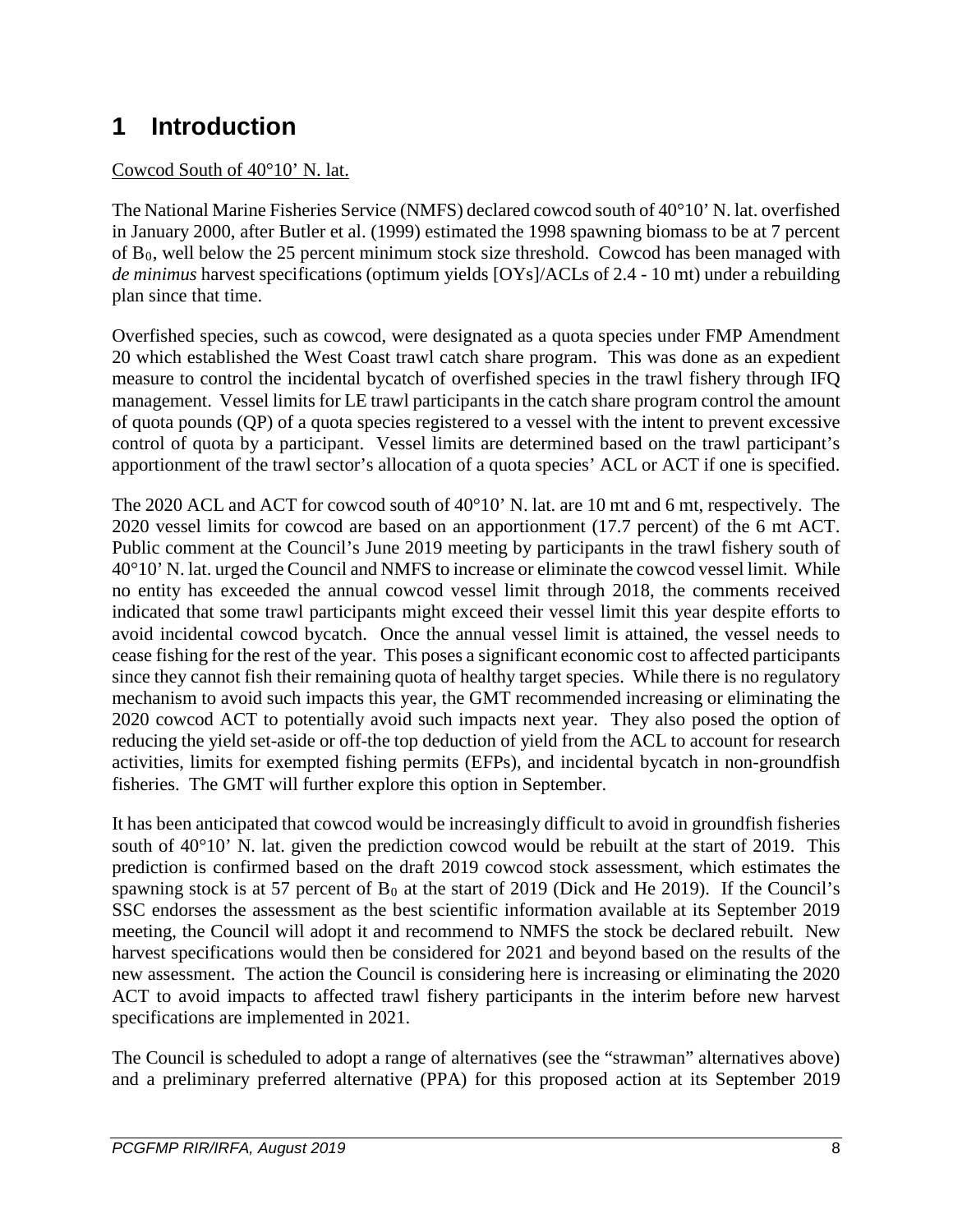meeting in Boise, Idaho. The PPA will go out for public review and final Council action is scheduled at its November 2019 meeting in Costa Mesa, California.

#### Shortbelly Rockfish

The expectation of eventual development of a domestic commercial fishery (Kato 1981) led to past efforts to estimate stock abundance and productivity (Lenarz 1980, Pearson et al. 1989, Pearson et al. 1991) as well as evaluations of commercial potential. The first ABC for shortbelly rockfish was set by the Council at 10,000 mt for 1983 through 1989. A stock assessment by Pearson et al. (Pearson et al. 1991b) estimated that allowable catches for shortbelly might range from 13,900 to 47,000 mt per year, based on life history data and hydroacoustic survey estimates of abundance. Subsequently, the Council established an ABC of 23,500 mt, which was reduced to 13,900 mt in 2001 based on observations of poor recruitment throughout the 1990s and the continued lack of a targeted fishery. Yet despite several attempts to develop a commercial fishery for shortbelly in the 1990s, domestic fishery landings had never exceeded 80 mt per year along the West Coast.

A shortbelly rockfish assessment was done as an academic exercise in 2007 to understand the potential environmental determinants of fluctuations in the recruitment and abundance of an unexploited rockfish population in the California Current ecosystem (Field et al. 2008). The results of the assessment indicated the shortbelly stock was healthy with an estimated spawning stock biomass of 67 percent of its unfished biomass in 2005.

Shortbelly rockfish were initially considered for an EC species designation under FMP Amendment 23. Rather than classifying shortbelly rockfish as an EC species, the Council chose to recommend a very restrictive ACL of 50 mt for the 2011-2012 and the 2013-2014 management cycles. The ACL was increased to 500 mt beginning in 2015 to prevent unavoidable bycatch from prematurely shutting down emerging midwater trawl fisheries targeting yellowtail and widow rockfish. The 500 mt ACL is less than 9 percent of the ABC and is a level of harvest meant to accommodate unavoidable incidental bycatch of shortbelly rockfish while allowing most of the harvestable surplus of the stock to be available as forage for species in the California Current ecosystem. Despite that, the apparent distribution shift to northern waters has resulted in a large bycatch of shortbelly rockfish in midwater fisheries targeting Pacific whiting. The 500 mt shortbelly rockfish ACL was exceeded by 8 mt (102 percent of the ACL) in 2018 and the 2019 incidental bycatch to date (August 16, 2019) has also exceeded the 500 mt ACL with an estimated total mortality of 511 mt.

The Council is therefore considering an increase in the 2020 shortbelly rockfish ACL to avoid the potential of early fishery closures next year if the ACL is again exceeded. The Council is scheduled to adopt a range of alternatives (see the "strawman" alternatives above) and a PPA for this proposed action at its September 2019 meeting in Boise, Idaho. The PPA will go out for public review and final Council action is scheduled at its November 2019 meeting in Costa Mesa, California.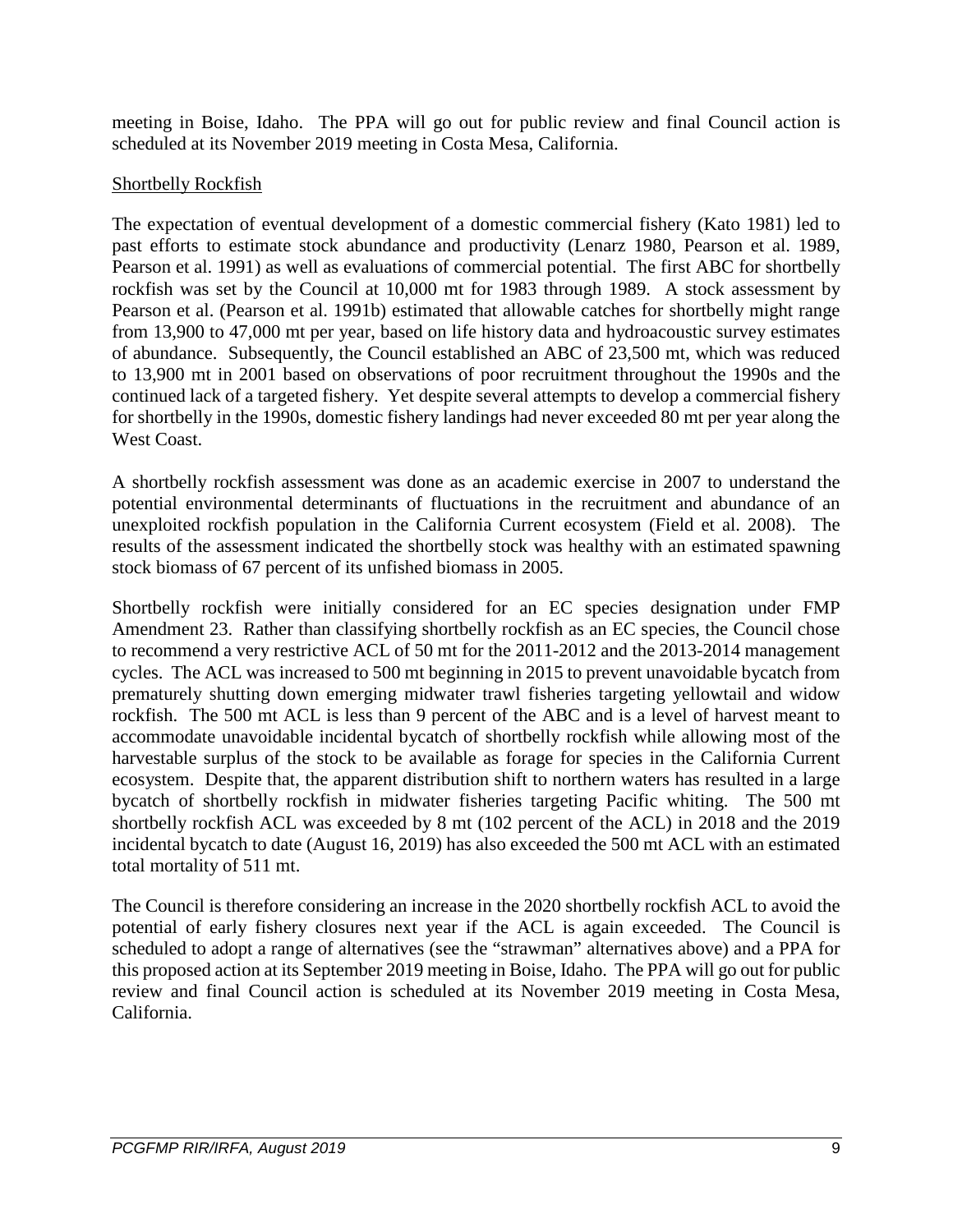### <span id="page-9-0"></span>**1.1 Purpose and Need**

### Cowcod South of 40°10' N. lat.

The purpose and need for this proposed action is to avoid premature closure of the 2020 fishery for LE trawl participants south of 40°10' N. lat. that attain or exceed their cowcod annual vessel limit.

### Shortbelly Rockfish

The purpose and need for this proposed action is to avoid premature closure of coastwide 2020 fisheries that incidentally catch shortbelly rockfish if the 500 mt ACL is again exceeded.

### <span id="page-9-1"></span>**1.2 History of this Action**

### Cowcod South of 40°10' N. lat.

Cowcod south of  $40^{\circ}10'$  N. lat. have been managed conservatively under a rebuilding plan since the stock was declared overfished in 2000. In 2001 cowcod became a prohibited species (i.e., no allowable retention) and most of their habitat in the Southern California Bight (SCB) south of Pt. Conception at 34°27' N. lat. was closed to bottom fishing. Two Cowcod Conservation Areas (CCAs), in the SCB, were selected due to their high density of cowcod. The larger of the two areas (CCA West) is a 4,200 square mile area west of Santa Catalina and San Clemente Islands. A smaller area (CCA East) is about 40 miles offshore of San Diego, and covers about 100 square miles. Bottom fishing is prohibited deeper than 20 fathom (fm) within the CCAs.

These management measures have resulted in an apparent successful rebuilding of cowcod. Dick and He (2019) estimate the stock has attained a depletion of 57 percent of  $B_0$  (above the  $B_{MSY}$ management target of 40 percent) at the start of 2019. If the draft 2019 cowcod stock assessment is judged to be the best scientific information available by the SSC and is adopted by the Council, the Council will recommend to NMFS to declare the stock rebuilt.

The default HCR for a stock transitioning from a rebuilding to a healthy status is to set the ACL equal to the ABC under the current overfishing probability (P\*) in regulations. However, such a dramatic change in cowcod harvest specifications is not considered under this action which seeks to revise the 2020 ACT already in regulations. The harvest specifications projected in the 2019 assessment, if adopted, will be considered by the Council and NMFS in a separate process for managing the West Coast groundfish fishery in 2021 and beyond. If the assessment is not adopted and any revised assessment does not indicate cowcod has attained a healthy status, the GMT has recommended this action not be pursued.

The Council received public comment in June 2019 from affected trawl fishery participants south of 40°10' N. lat. requesting relief from the very small annual vessel limits for cowcod. They commented that cowcod have been increasingly hard to avoid in the last two years and some trawl fishermen are approaching their annual vessel limit prematurely, which threatens their ability to target healthy stocks such as chilipepper rockfish, thornyheads, and sablefish. The recent increase in total mortalities of cowcod absent significant changes to management measures that would affect cowcod bycatch bolsters the claim of cowcod being increasingly difficult to avoid [\(Table 1](#page-12-0)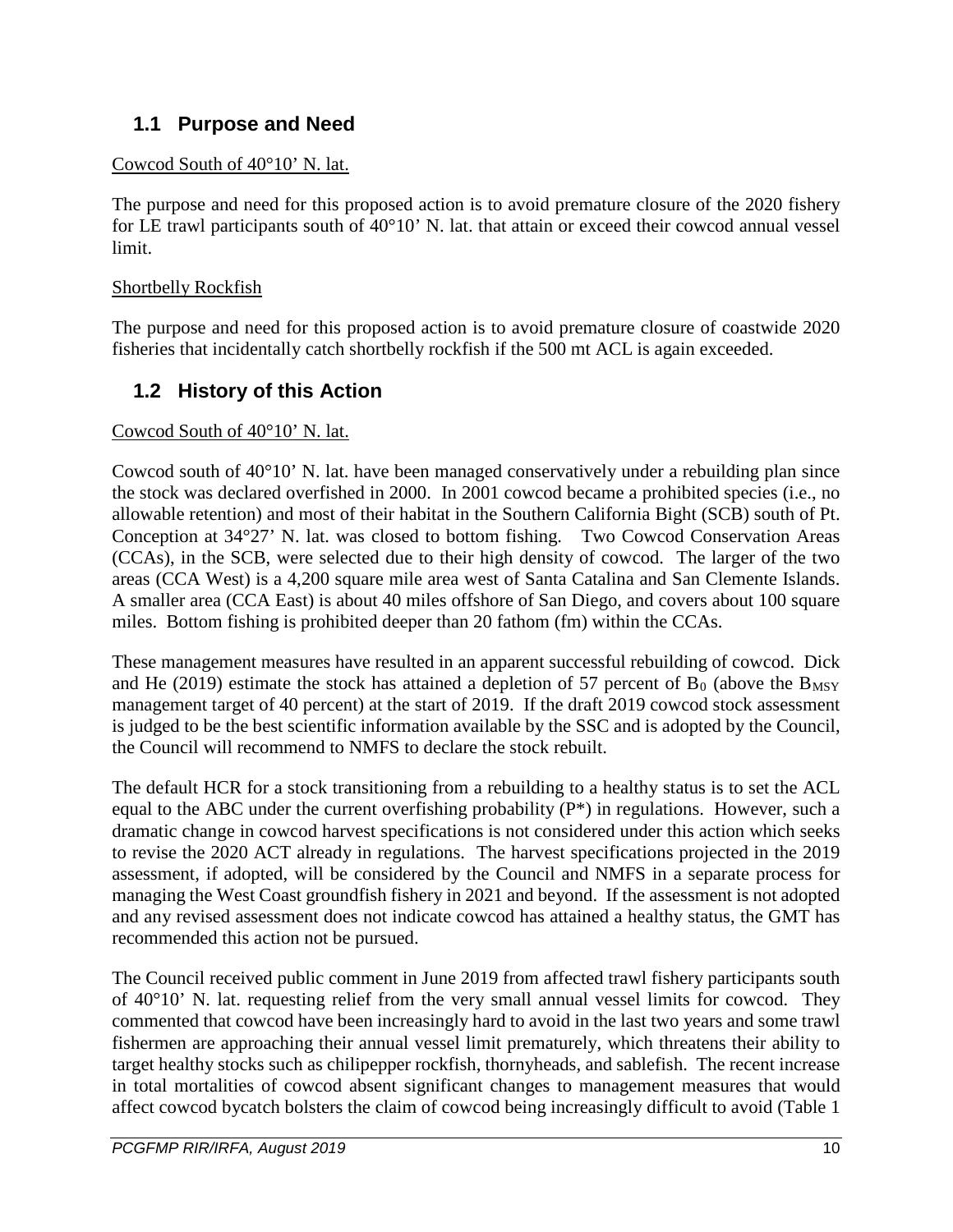and [Figure 1\)](#page-10-0). The GMT has recommended the action to increase or eliminate the 2020 cowcod ACT, with a possible adjustment to the 2020 cowcod set-aside, as a means to provide relief to affected trawl fishery participants.



<span id="page-10-0"></span>**Figure 1. Estimated total mortality of cowcod south of 40°10' N. lat. by commercial and recreational sectors and through research activities. 2019 total mortality is uncertain and incomplete with commercial catches estimated through August 16, 2019 and recreational catches through May 2019.**

#### Shortbelly Rockfish

Shortbelly rockfish have never been targeted and are recognized as an important forage species in the California Current ecosystem with the center of its population distribution on the shelf/slope break off central California (Field et al. 2008). The Council originally considered designating shortbelly rockfish an EC species when FMP Amendment 23 was being considered but ultimately decided to specify a low 50 mt ACL to accommodate unavoidable incidental bycatch beginning in 2011. This ACL was considered a safe level of harvest that would not disrupt groundfish fisheries while allowing most of the harvestable surplus of the stock to be available as forage. This low level of bycatch was considered safe given the observed mortalities at that time; the 2002-2009 average coastwide annual total mortality was 14.4 mt [\(Table 2\)](#page-13-0).

The ACL was raised to 500 mt in 2015 in anticipation of the re-emergence of the midwater trawl rockfish fishery after widow and canary rockfish were declared rebuilt. Incidental bycatch remained low until 2017 when it abruptly increased by an order of magnitude and has been increasing since [\(Table 2;](#page-13-0) [Figure 2\)](#page-11-0). Most of this bycatch occurred in the Pacific whiting midwater trawl fisheries north of 40°10' N. lat. Total mortalities in 2018 groundfish fisheries have just been reconciled by the West Coast Groundfish Observer Program (WCGOP). The 500 mt ACL was exceeded by 8 mt in 2018 and catches to date (August 16, 2019) account for about 511 mt of shortbelly rockfish taken so far this year.

The Council received public comment at their June 2019 meeting from representatives of the atsea whiting fishery asking for inseason relief given the high bycatch of shortbelly rockfish and an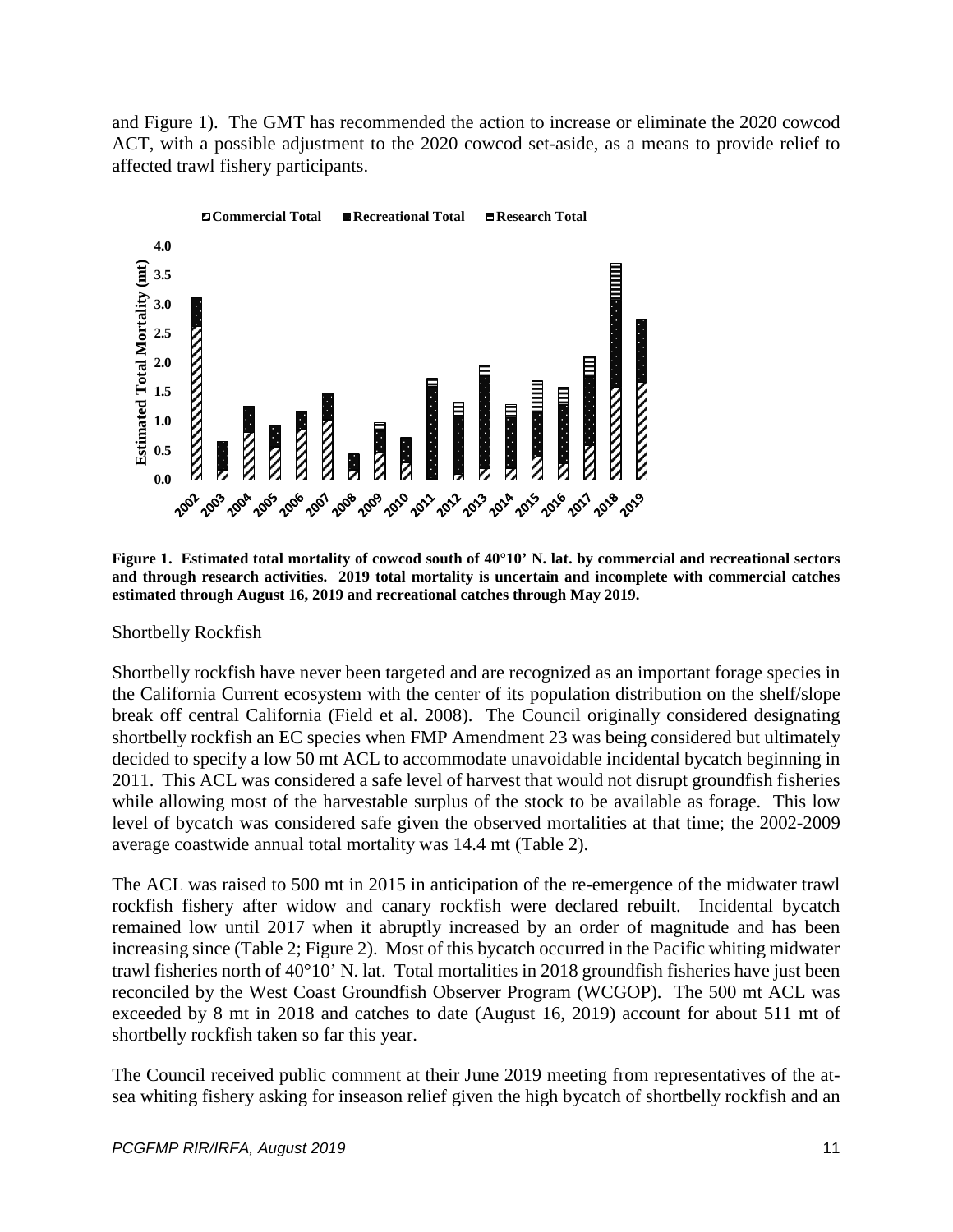increase in the 2020 shortbelly ACL to avoid exceeding the ACL again. The at-sea whiting fleets employ a fishery monitoring company, Sea State, Inc., to monitor each catcher vessel's bycatch in near real time. When there is a large bycatch event (aka a "lightning strike") for a non-target species of concern, Sea State notifies the entire fleet of the location and magnitude of the bycatch event and advises vessels to move from these bycatch "hot spots". There were a number of shortbelly rockfish lightning strikes during the 2019 whiting fishery. While the fleets were not necessarily monitoring shortbelly rockfish bycatch as a noted species of concern (shortbelly were rarely encountered north of  $40^{\circ}10'$ . N. lat. and the fleet does not operate in the south), these lightning strikes in such a short period compelled the fleet to investigate and self-reported these bycatches to NMFS. They also immediately implemented the Sea State protocol to move from these bycatch areas and actively avoid shortbelly rockfish. NMFS responded with a public notice to all fishery participants, including shoreside trawl vessels that do not employ Sea State, to avoid shortbelly rockfish and the areas where the at-sea fleets experienced high bycatch. While the ACL had not been exceeded at the time of the June 2019 Council meeting, it was clear this would happen given the season was ongoing and sector whiting allocations were not close to being attained. NMFS advised the Council and industry they would not automatically close the 2019 fishery upon attainment of the shortbelly ACL and urged avoidance to minimize shortbelly bycatch. (It is notable the incidental shortbelly rockfish catch rate has decreased since the fleets began actively avoiding them.) The GMT and Groundfish Advisory Subpanel (GAP, the groundfish industry advisory body for the Council) recommended increasing the 2020 shortbelly ACL to avoid a disruption of coastwide fisheries, especially midwater trawl fisheries targeting Pacific whiting and healthy semi-pelagic rockfish species north of 40°10' N. lat. [\(Table 2](#page-13-0) and [Figure 2\)](#page-11-0), should the ACL again be exceeded.



<span id="page-11-0"></span>**Figure 2. Total fishing-related mortality of shortbelly rockfish on the West Coast, 2002-2019. Mortalities in 2019 are estimated through August 16, 2019. The dotted horizontal line is the 2020 ACL in regulations.**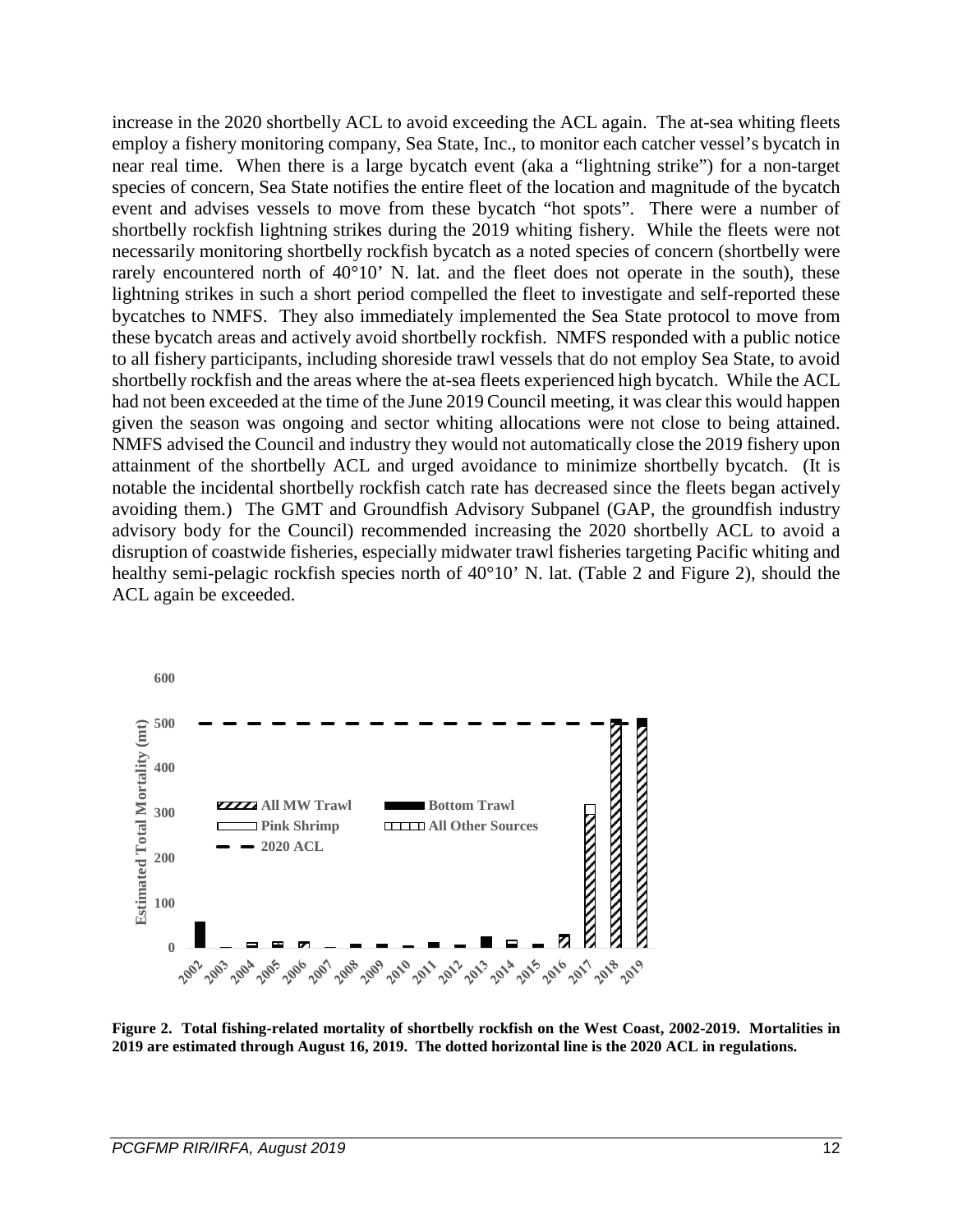<span id="page-12-0"></span>

| Year       |                               | IFQ/Co-op<br>Management                             |                          |                          |                              | <b>CA</b>                                             | Res.                     | <b>Est. Fishing</b>      |                          |                     |                                                     |                  |
|------------|-------------------------------|-----------------------------------------------------|--------------------------|--------------------------|------------------------------|-------------------------------------------------------|--------------------------|--------------------------|--------------------------|---------------------|-----------------------------------------------------|------------------|
|            | <b>Bottom</b><br><b>Trawl</b> | FG                                                  | CA<br>Halibut            | Sea<br>Cucumber          | <b>Pink</b><br><b>Shrimp</b> | Ridgeback<br>Prawn                                    | Non-<br>nearshore<br>FG  | <b>Nearshore</b><br>FG   | Inc.<br><b>Fisheries</b> | <b>Recreational</b> |                                                     | <b>Mortality</b> |
| 2002       | 2.61                          | $\hspace{0.05cm} -\hspace{0.05cm} -\hspace{0.05cm}$ | $\overline{\phantom{m}}$ | $\overline{\phantom{a}}$ | $\overline{\phantom{a}}$     | $\overline{\phantom{a}}$                              | 0.02                     | $\overline{\phantom{a}}$ | $-$                      | 0.49                | $\overline{\phantom{a}}$                            | 3.12             |
| 2003       | 0.18                          | $\hspace{0.05cm} -\hspace{0.05cm} -\hspace{0.05cm}$ | $\overline{\phantom{a}}$ | $\overline{\phantom{a}}$ | $\overline{\phantom{a}}$     | $--$                                                  | $\overline{\phantom{a}}$ | $\overline{\phantom{a}}$ | 0.00                     | 0.48                | $--$                                                | 0.66             |
| 2004       | 0.72                          | $\overline{\phantom{m}}$                            | 0.00                     | $\overline{\phantom{a}}$ | 0.01                         | $\hspace{0.05cm} -\hspace{0.05cm} -\hspace{0.05cm}$   | 0.05                     | $\overline{\phantom{m}}$ | 0.03                     | 0.45                | $\hspace{0.05cm} -\hspace{0.05cm} -\hspace{0.05cm}$ | 1.26             |
| 2005       | 0.57                          | $\overline{\phantom{m}}$                            | $\overline{\phantom{m}}$ | $\overline{\phantom{a}}$ | $--$                         | $--$                                                  | 0.00                     | 0.00                     | $-$                      | 0.36                | $\overline{\phantom{m}}$                            | 0.93             |
| 2006       | 0.86                          | $\overline{\phantom{m}}$                            | $\overline{\phantom{m}}$ | $\overline{\phantom{a}}$ | $--$                         | $\hspace{0.05cm} - \hspace{0.05cm} - \hspace{0.05cm}$ | $\overline{\phantom{a}}$ | $-$                      | $\overline{\phantom{m}}$ | 0.31                | $\overline{\phantom{m}}$                            | 1.17             |
| 2007       | 1.00                          | $--$                                                | 0.02                     | $\overline{\phantom{a}}$ | $--$                         | $- -$                                                 | 0.01                     | $\overline{\phantom{a}}$ | $\qquad \qquad -$        | 0.46                | $-$                                                 | 1.49             |
| 2008       | 0.17                          | $\hspace{0.05cm} -\hspace{0.05cm} -\hspace{0.05cm}$ | $\overline{\phantom{m}}$ | $\overline{\phantom{a}}$ | $--$                         | $--$                                                  | $--$                     | $\overline{\phantom{a}}$ | $-$                      | 0.27                | $\overline{\phantom{a}}$                            | 0.44             |
| 2009       | 0.42                          | $\hspace{0.05cm} -\hspace{0.05cm} -\hspace{0.05cm}$ | $\overline{\phantom{m}}$ | $\overline{\phantom{a}}$ | $--$                         | $--$                                                  | 0.06                     | $\overline{\phantom{a}}$ | $\overline{\phantom{m}}$ | 0.35                | 0.15                                                | 0.98             |
| 2010       | 0.26                          | $- -$                                               | $\overline{\phantom{m}}$ | $\overline{\phantom{a}}$ | $--$                         | $- -$                                                 | $--$                     | $\overline{\phantom{a}}$ | 0.03                     | 0.43                | $\overline{\phantom{a}}$                            | 0.72             |
| 2011       | 0.02                          | $\overline{\phantom{m}}$                            | $\overline{\phantom{m}}$ | $\overline{\phantom{a}}$ | $--$                         | $- -$                                                 | $\overline{\phantom{m}}$ | $\overline{\phantom{a}}$ | $\overline{\phantom{m}}$ | 1.58                | 0.14                                                | 1.73             |
| 2012       | 0.09                          | $\hspace{0.05cm} -\hspace{0.05cm} -\hspace{0.05cm}$ | $\overline{\phantom{m}}$ | $\overline{\phantom{a}}$ | $--$                         | $--$                                                  | $\overline{\phantom{a}}$ | $\overline{\phantom{a}}$ | $-$                      | 1.02                | 0.22                                                | 1.33             |
| 2013       | 0.19                          | $\overline{\phantom{a}}$                            | $\overline{\phantom{a}}$ | $\overline{\phantom{a}}$ | $\overline{\phantom{a}}$     | $-$                                                   | $\overline{\phantom{a}}$ | $\overline{\phantom{a}}$ | $\overline{\phantom{m}}$ | 1.58                | 0.18                                                | 1.96             |
| 2014       | 0.18                          | 0.01                                                | $\overline{\phantom{m}}$ | 0.00                     | $- -$                        | $\hspace{0.05cm} - \hspace{0.05cm} - \hspace{0.05cm}$ | 0.01                     | 0.00                     | $\overline{\phantom{m}}$ | 0.86                | 0.22                                                | 1.29             |
| 2015       | 0.39                          | $\hspace{0.05cm} -\hspace{0.05cm} -\hspace{0.05cm}$ | $\overline{\phantom{m}}$ | $\overline{\phantom{a}}$ | $--$                         | $--$                                                  | $\overline{\phantom{m}}$ | $\overline{\phantom{a}}$ | $-$                      | 0.76                | 0.54                                                | 1.69             |
| 2016       | 0.28                          | $---$                                               | $\overline{\phantom{a}}$ | $\overline{\phantom{a}}$ | 0.00                         | $--$                                                  | $--$                     | $\overline{\phantom{a}}$ | $\overline{\phantom{m}}$ | 1.00                | 0.29                                                | 1.58             |
| 2017       | 0.42                          | $- -$                                               | $\overline{\phantom{a}}$ | $\overline{\phantom{a}}$ | 0.09                         | 0.07                                                  | $--$                     | $\overline{\phantom{a}}$ | 0.01                     | 1.18                | 0.35                                                | 2.12             |
| 2018       | 0.42                          | $-\, -$                                             | $-\, -$                  | $-\, -$                  | 0.08                         | 0.10                                                  | 0.99                     | $-\, -$                  | $\qquad \qquad -$        | 1.49                | 0.63                                                | 3.71             |
| 2019<br>a/ |                               |                                                     |                          |                          | 1.67                         |                                                       |                          |                          |                          | 1.07                | <b>NA</b>                                           | 2.74             |

#### **Table 1. Estimated total fishing-related mortality (in mts) by sector of cowcod south of 40°10' N. lat. on the U.S. West Coast, 2002-2019.**

a/ Catches to date (8/16/2019) are incomplete. All commercial catches are combined and were downloaded from the GMT scorecard available on the PacFIN web site on August 16, 2019. The CA recreational catch is estimated through May 2019 and was downloaded from the RecFIN database on August 16, 2019.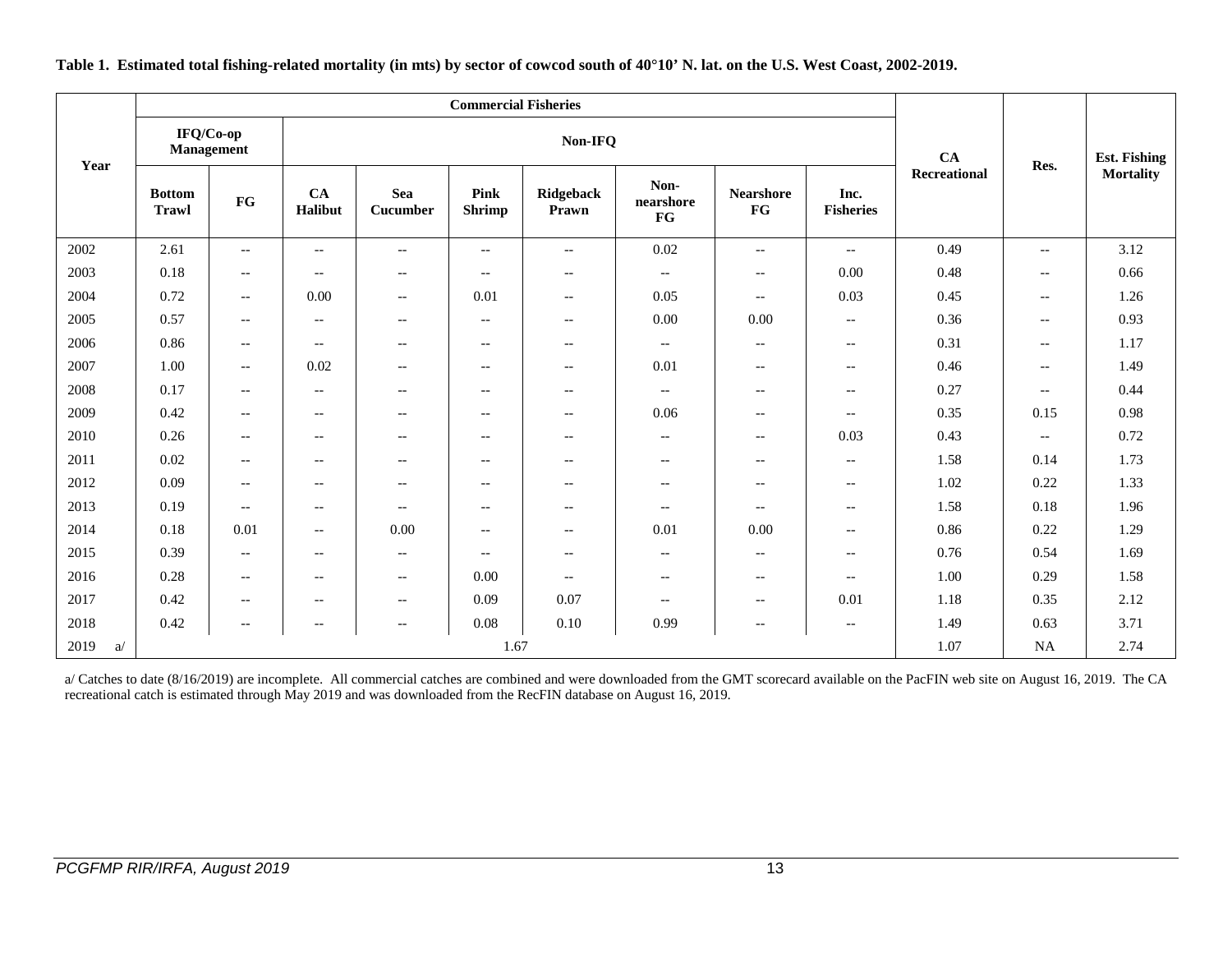<span id="page-13-0"></span>

|           |                               |                            |                          |                                           |                          |                          | <b>Commercial Fisheries</b> |                          |                       |                             |                          |                          |                          |                                   |                          |                             |
|-----------|-------------------------------|----------------------------|--------------------------|-------------------------------------------|--------------------------|--------------------------|-----------------------------|--------------------------|-----------------------|-----------------------------|--------------------------|--------------------------|--------------------------|-----------------------------------|--------------------------|-----------------------------|
|           |                               |                            |                          | <b>IFQ/Co-op Management</b>               |                          |                          |                             | Non-IFQ                  |                       |                             |                          |                          |                          | <b>WA</b>                         |                          | Est.                        |
| Year      | <b>Bottom</b><br><b>Trawl</b> | $\mathbf{F}\mathbf{G}$     | MW<br>Rockfish           | <b>Shoreside</b><br>$\mathbf{MW}$<br>Hake | At-sea<br>CP             | At-sea<br><b>MS</b>      | CA<br>Halibut               | <b>Sea</b><br>Cucumber   | Pink<br><b>Shrimp</b> | Ridgeback<br>Prawn          | Non-<br>nearshore<br>FG  | <b>Nearshore</b><br>FG   | Inc.<br><b>Fisheries</b> | <b>Tribal</b><br><b>Shoreside</b> | Res.                     | Fishing<br><b>Mortality</b> |
| 2002      | 56.61                         | $\sim$ $\sim$              | $- -$                    | 0.07                                      | 0.48                     | 0.10                     | 0.00                        | $\overline{\phantom{a}}$ | $\sim$ $-$            | $\sim$ $\sim$               | $- -$                    | $\sim$ $\sim$            | $\overline{\phantom{a}}$ | $\sim$                            | $\sim$ $\sim$            | 57.26                       |
| 2003      | 0.47                          | $\sim$ $\sim$              | $\qquad \qquad -$        | 0.04                                      | 0.49                     | 0.02                     | $\overline{\phantom{a}}$    | $\overline{\phantom{a}}$ | $\sim$                | $\sim$ $-$                  | $- -$                    | $\overline{\phantom{a}}$ | 0.01                     | $\sim$                            | $\sim$ $\sim$            | 1.03                        |
| 2004      | 5.29                          | $\sim$                     | $- -$                    | 0.01                                      | 0.00                     | 0.02                     | 0.05                        | $\hspace{0.05cm} \ldots$ | 6.42                  | $\sim$ $\sim$               | $\overline{\phantom{a}}$ | 0.00                     | 0.04                     | $\overline{\phantom{m}}$          | $\overline{\phantom{a}}$ | 11.82                       |
| 2005      | 0.84                          | $\sim$                     | $ -$                     | $\sim$ $\sim$                             | 0.01                     | 2.69                     | $\overline{\phantom{a}}$    | $\overline{\phantom{a}}$ | 1.91                  | $\sim$ $\sim$               | $- -$                    | $\sim$                   | $\overline{\phantom{a}}$ | $\hspace{0.05cm} \ldots$          | 8.21                     | 13.65                       |
| 2006      | 0.84                          | $\sim$ $\sim$              | $\overline{\phantom{a}}$ | 0.28                                      | 0.31                     | 11.24                    | $\overline{\phantom{a}}$    | $\overline{\phantom{a}}$ | $\sim$ $-$            | $\sim$ $\sim$               | $- -$                    | $\sim$                   | $- -$                    | $\sim$                            | 1.10                     | 13.77                       |
| 2007      | 0.24                          | $\sim$ $\sim$              | $\overline{\phantom{a}}$ | $\mathcal{L}_{\mathcal{L}}$               | 0.00                     | 0.01                     | $\overline{\phantom{a}}$    | $\overline{\phantom{a}}$ | 0.06                  | $\mathcal{L} = \mathcal{L}$ | 0.02                     | $\overline{\phantom{a}}$ | $\overline{\phantom{a}}$ | 0.03                              | 0.33                     | 0.69                        |
| 2008      | 7.03                          | $\sim$ $\sim$              | $\qquad \qquad -$        | 0.00                                      | $\sim$ $\sim$            | $\sim$                   | $-$                         | $\hspace{0.05cm} \ldots$ | $\sim$                | $\sim$ $\sim$               | 0.02                     | $\overline{\phantom{a}}$ | $\overline{\phantom{a}}$ | $\overline{\phantom{m}}$          | 1.21                     | 8.26                        |
| 2009      | 7.42                          | $\sim$ $\sim$              | $\overline{\phantom{a}}$ | 0.05                                      | $\overline{\phantom{m}}$ | $\overline{\phantom{a}}$ | $\overline{\phantom{m}}$    | $\overline{\phantom{a}}$ | $\sim$                | $\sim$ $-$                  | $\overline{\phantom{a}}$ | 0.00                     | $\overline{\phantom{a}}$ | $\overline{\phantom{m}}$          | 1.09                     | 8.57                        |
| 2010      | 2.47                          | $\sim$ $\sim$              | $\qquad \qquad -$        | 0.33                                      | $\sim$ $\sim$            | 0.00                     | $\sim$                      | $\overline{\phantom{a}}$ | 0.24                  | $\mathcal{L} = \mathcal{L}$ | $- -$                    | $\overline{\phantom{a}}$ | 0.00                     | $\overline{\phantom{m}}$          | 1.77                     | 4.80                        |
| 2011      | 10.55                         | $\overline{\phantom{m}}$   | $\hspace{0.05cm} \ldots$ | 0.00                                      | $\overline{\phantom{m}}$ | $\sim$ $\sim$            | $\overline{\phantom{m}}$    | $\overline{\phantom{a}}$ | 0.21                  | $\overline{\phantom{m}}$    | $--$                     | $\overline{\phantom{m}}$ | $\overline{\phantom{a}}$ | $\overline{\phantom{a}}$          | 1.45                     | 12.21                       |
| 2012      | 5.46                          | $\overline{\phantom{a}}$   | $\qquad \qquad -$        | 0.09                                      | 0.02                     | 0.27                     | $\overline{\phantom{a}}$    | $\overline{\phantom{a}}$ | 0.38                  | $\sim$ $\sim$               | $\sim$ $-$               | $\overline{\phantom{a}}$ | $- -$                    | $\overline{\phantom{a}}$          | 1.22                     | 7.44                        |
| 2013      | 18.22                         | 0.00                       | 0.02                     | 2.12                                      | 0.00                     | 0.73                     | $\overline{\phantom{a}}$    | $\overline{\phantom{a}}$ | 3.49                  | $\sim$ $\sim$               | $- -$                    | $\sim$                   | $- -$                    | 0.02                              | 0.50                     | 25.10                       |
| 2014      | 8.02                          | 0.00                       | $- -$                    | 0.01                                      | 0.01                     | 0.00                     | $\overline{\phantom{a}}$    | $\overline{\phantom{a}}$ | 8.92                  | $\mathcal{L} = \mathcal{L}$ | $- -$                    | $\overline{\phantom{a}}$ | 0.00                     | $\sim$ $\sim$                     | 0.74                     | 17.69                       |
| 2015      | 4.49                          | $\overline{\phantom{a}}$   | 0.01                     | 0.73                                      | 0.02                     | 0.01                     | $\overline{\phantom{a}}$    | $\overline{\phantom{a}}$ | 0.93                  | $\overline{\phantom{m}}$    | $\overline{\phantom{a}}$ | $\overline{\phantom{a}}$ | $\overline{\phantom{a}}$ | $\overline{\phantom{m}}$          | 3.09                     | 9.28                        |
| 2016      | 0.60                          | $\overline{\phantom{m}}$   | 0.00                     | 22.88                                     | 0.24                     | 1.91                     | $\overline{\phantom{a}}$    | $\overline{\phantom{a}}$ | 2.23                  | $\overline{\phantom{m}}$    | $- -$                    | $\overline{\phantom{m}}$ | $--$                     | $\overline{\phantom{a}}$          | 2.16                     | 30.03                       |
| 2017      | 0.58                          | $\sim$                     | 3.64                     | 125.31                                    | 140.81                   | 27.73                    | $\overline{\phantom{a}}$    | 0.00                     | 21.54                 | 0.04                        | $- -$                    | $\sim$                   | $- -$                    | 0.01                              | 0.57                     | 320.21                      |
| 2018      | 0.69                          | $\sim$ $\sim$              | 31.75                    | 243.65                                    | 85.89                    | 142.16                   | $\overline{\phantom{a}}$    | $\overline{\phantom{a}}$ | 3.02                  | 0.67                        | 0.03                     | $\overline{\phantom{a}}$ | $- -$                    | 0.00                              | 0.48                     | 508.35                      |
| 2019<br>a | 16.93                         | $\mathbb{Z}[\mathbb{Z}_p]$ | $\overline{a}$           | 127.92                                    | 30.21                    | 335.82                   | $\overline{a}$              | $\frac{1}{2}$            | $-$                   | $\mathbb{Z}[\mathbb{Z}_p]$  | $\rightarrow$            | $-$                      | $\sim$                   |                                   |                          | 510.88                      |

#### **Table 2. Estimated total fishing-related mortality (in mts) by sector of shortbelly rockfish on the U.S. West Coast, 2002-2019.**

a/ Catches to date (8/16/2019) are incomplete. Commercial catches were downloaded from the PacFIN web site on August 16, 2019.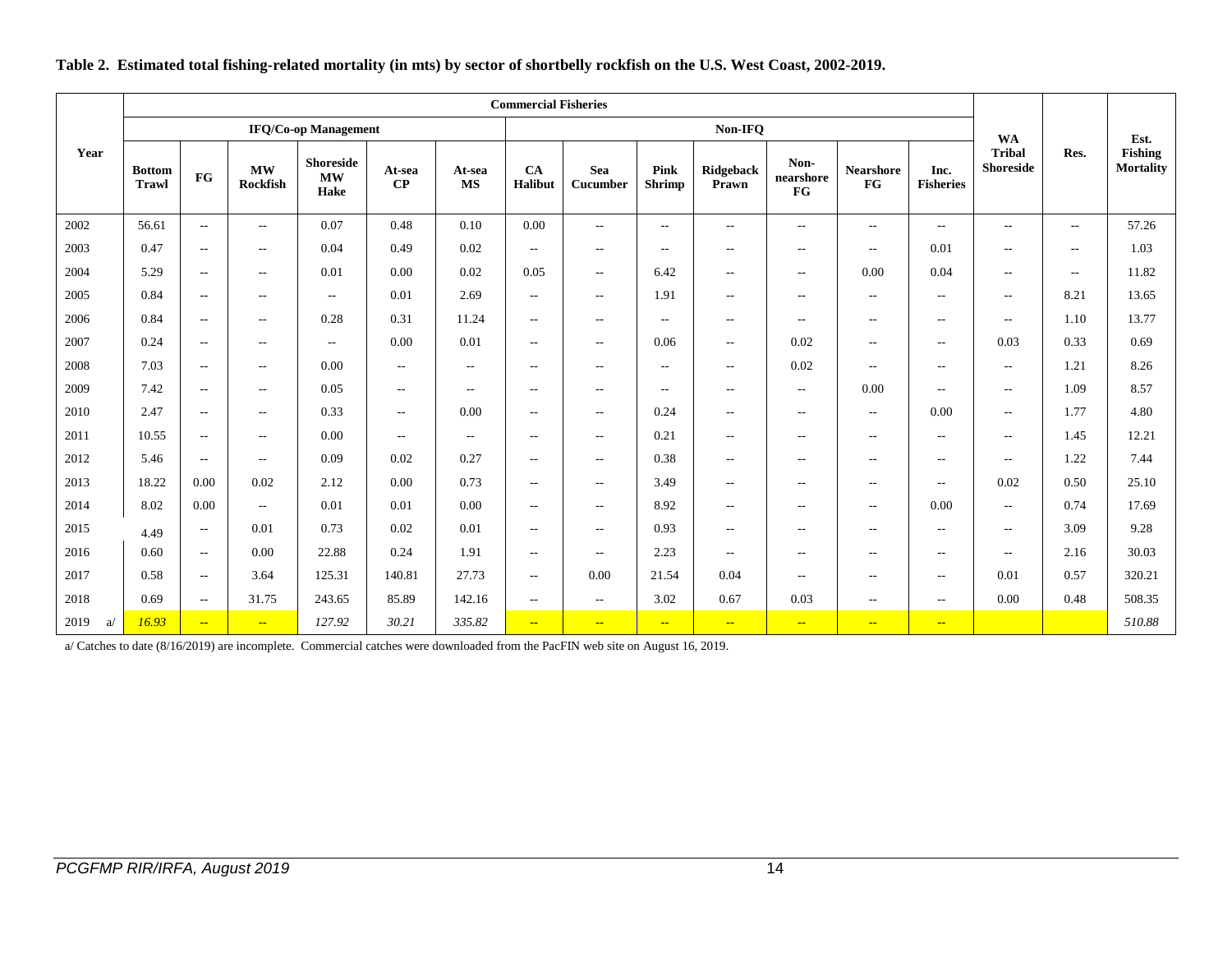### <span id="page-14-0"></span>**1.3 Description of Management Area and Affected Fisheries**

The management area for this action is the Exclusive Economic Zone (EEZ)—defined as 3–200 nautical miles from state baselines along the coasts of Washington, Oregon, and California—and communities that engage in fishing in waters off these states. The Pacific Coast Groundfish Fishery management Plan (PCGFMP) Figure 3-1 depicts this management area and is incorporated by reference.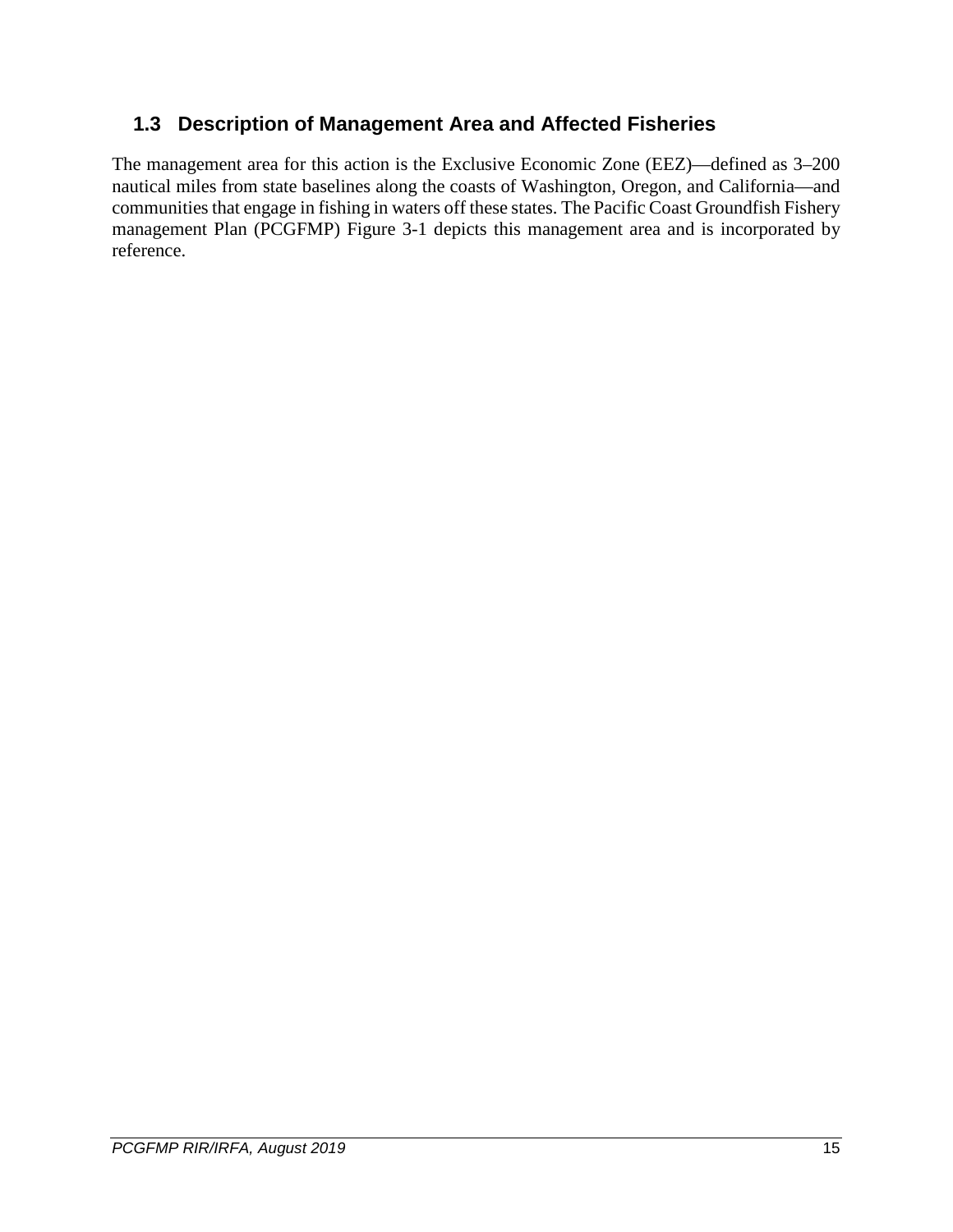# <span id="page-15-0"></span>**2 Description of Alternatives**

The alternatives in this chapter were designed to accomplish the stated purpose and need for the action.

This section will be refined based on the range of alternatives and the PPA adopted by the Council in September 2019. The description of alternatives presented herein are strawman alternatives and subject to change.

### <span id="page-15-1"></span>**2.1 Alternatives for Cowcod South of 40°10' N. lat.**

### <span id="page-15-2"></span>**2.1.1 No Action**

No regulatory amendment would be considered to revise the 2020 ACT for cowcod south of 40°10' N. lat. Annual vessel limits for cowcod would be based on an apportionment of the trawl allocation of the 2020 ACT of 6 mt.

### <span id="page-15-3"></span>**2.1.2 Alternative 1: Specify a 2020 ACT of X mt for Cowcod South of 40°10' N. lat.**

Federal regulations would be amended to implement a 2020 ACT of  $\bar{X}$  mt for cowcod south of 40°10' N. lat. under Cowcod Alternative 1.

### <span id="page-15-4"></span>**2.1.3 Alternative 2: Eliminate the 2020 ACT for Cowcod South of 40°10' N. lat.**

Federal regulations would be amended to eliminate the 2020 ACT of 6 mt for cowcod south of 40°10' N. lat. under Cowcod Alternative 2. Annual vessel limits for cowcod would be based on an apportionment of the trawl allocation of the 2020 ACL of 10 mt. The effect of adjusting the set-aside to account for research activities, exempted fishing permit activities, and incidental bycatch in non-groundfish is explored under Alternative 2.

#### <span id="page-15-5"></span>**2.1.4 Alternative 3: The Preliminary Preferred Alternative for Cowcod south of 40°10' N. lat.**

The Council chose a PPA at its September 2019 meeting. The PPA would …

### <span id="page-15-6"></span>**2.2 Alternatives for Shortbelly Rockfish**

#### <span id="page-15-7"></span>**No Action**

No regulatory amendment would be considered to revise the 2020 ACL of 500 mt for shortbelly rockfish.

### <span id="page-15-8"></span>**2.2.1 Alternative 1: Specify a 2020 ACL of X mt for Shortbelly Rockfish**

Federal regulations would be amended to implement a 2020 ACL of  $\bar{X}$  mt for shortbelly rockfish under Shortbelly Alternative 1.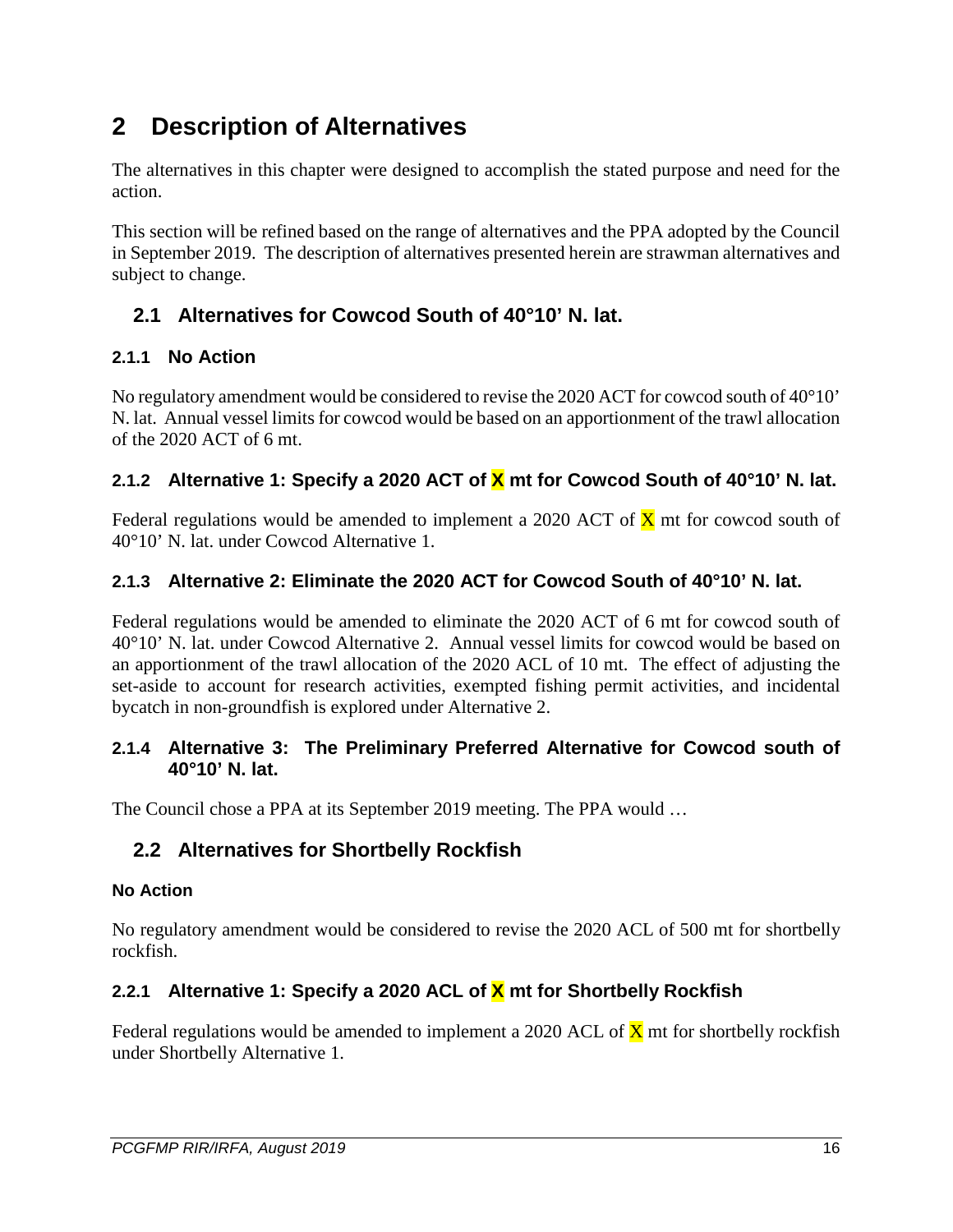### <span id="page-16-0"></span>**2.2.2 Alternative 2: Specify a 2020 ACL for Shortbelly Rockfish of 5,789 mt**

Federal regulations would be amended to implement a 2020 ACL of 5,789 mt for shortbelly rockfish under Shortbelly Alternative 2. Under this alternative the 2020 ACL would be equal to the 2020 ABC, which is a common harvest control rule for healthy West Coast groundfish stocks with an estimated depletion above  $B_{MSY}$ .

### <span id="page-16-1"></span>**2.2.3 Alternative 3: The Preliminary Preferred Alternative for Shortbelly Rockfish**

The Council will choose a PPA at its September 2019 meeting.

### <span id="page-16-2"></span>**2.3 Comparison of Alternatives**

The tables below summarize the features and relative impacts under each strawman alternative. These comparisons will be refined after the Council decides a PPA at their September 2019 meeting.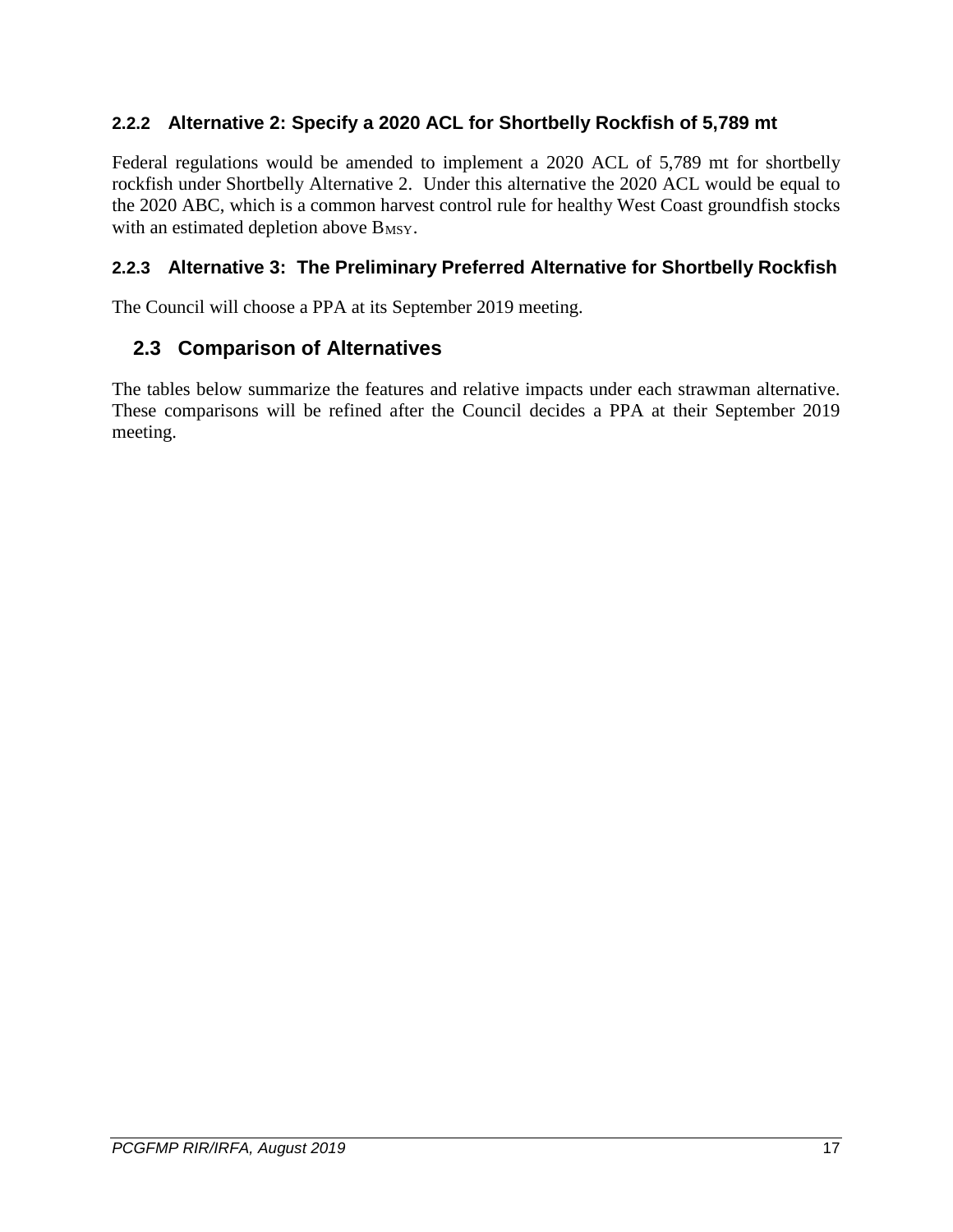| <b>Feature</b>                   | No Action (mt,<br>lbs) |                | Alt. $1 \, (mt, \, lbs)$ |                      | Alt. $2 \text{ (mt, lbs)}$ |        |               |        |               |           |  |
|----------------------------------|------------------------|----------------|--------------------------|----------------------|----------------------------|--------|---------------|--------|---------------|-----------|--|
|                                  |                        |                |                          |                      | No Adj. to Set-aside       |        | 1/2 Set-aside |        | 1/4 Set-aside |           |  |
| ACL                              | 10                     | 22,046         | 10                       | 22,046               | 10                         | 22,046 | 10            | 22,046 | 10            | 22,046    |  |
| Set-aside                        |                        | 4,409          | 2                        | 4,409                | 2                          | 4,409  |               | 2,205  | 0.5           | 1,102     |  |
| Fishery HG                       | 8                      | 17,637         | 8                        | 17,637               | 8                          | 17,637 | 9             | 19,842 | 9.5           | 20,944    |  |
| <b>ACT</b>                       | 6                      | 13,228         | $\mathbf{X}$             |                      | NA                         | NA     | <b>NA</b>     | NA     | <b>NA</b>     | <b>NA</b> |  |
| Non-trawl Allocation (64%)       | 3.8                    | 8,466          | 64% of the ACT           |                      | 5.1                        | 11,288 | 5.8           | 12,699 | 6.1           | 13,404    |  |
| Trawl Allocation (36%)           | 2.2                    | 4,762          | 36% of the ACT           |                      | 2.9                        | 6,349  | 3.2           | 7,143  | 3.4           | 7,540     |  |
| Annual Vessel limit (17.7%)      | 0.4                    | 843            |                          | 17.7% of Twl. Alloc. | 0.5                        | 1,124  | 0.6           | 1,264  | 0.6           | 1,335     |  |
| Increase in vessel limit (lbs)   |                        | $\overline{0}$ |                          |                      |                            | 281    |               | 421    |               | 492       |  |
| Increase in vessel limit $(\% )$ |                        | 0%             |                          |                      |                            | 33%    |               | 50%    |               | 58%       |  |

**Table 3. Summary of the features of the alternatives for cowcod south of 40°10' N. lat.** 

#### <span id="page-17-0"></span>**Table 4. Summary of the effects of the alternatives for cowcod south of 40°10' N. lat.**

<span id="page-17-1"></span>

| <b>Effect</b>                                                                                                          | <b>No Action</b>   | <b>Alternative 1</b>                                                        | <b>Alternative 2</b>                                                                                                                                                                                                                                                                    |
|------------------------------------------------------------------------------------------------------------------------|--------------------|-----------------------------------------------------------------------------|-----------------------------------------------------------------------------------------------------------------------------------------------------------------------------------------------------------------------------------------------------------------------------------------|
| Risk of Early 2020<br><b>Fishery Closure to</b><br><b>Affected Trawl</b><br>Participants                               | trawl<br>for<br>LE | Highest risk of early fishery closure Moderate risk of early fishery for LE | Lowest risk of early fishery closure<br>trawl<br>participants<br>participants closure for LE trawl participants approaching the annual vessel limit.<br>approaching the annual vessel limit approaching the annual vessel limit Risk is lessened the more the set-<br>aside is reduced. |
| Economic Impacts to<br><b>Fishing Communities</b><br>in central CA (Pt.<br>Conception to $40^{\circ}10'$<br>$N.$ lat.) | ports              | ports                                                                       | Highest negative impact to trawl Moderate negative impact to trawl Lowest negative impact to trawl<br>ports                                                                                                                                                                             |
| <b>Potential Attainment</b><br>of LE Trawl<br>Allocations and<br>Quotas                                                | Lowest             | Moderate                                                                    | Highest                                                                                                                                                                                                                                                                                 |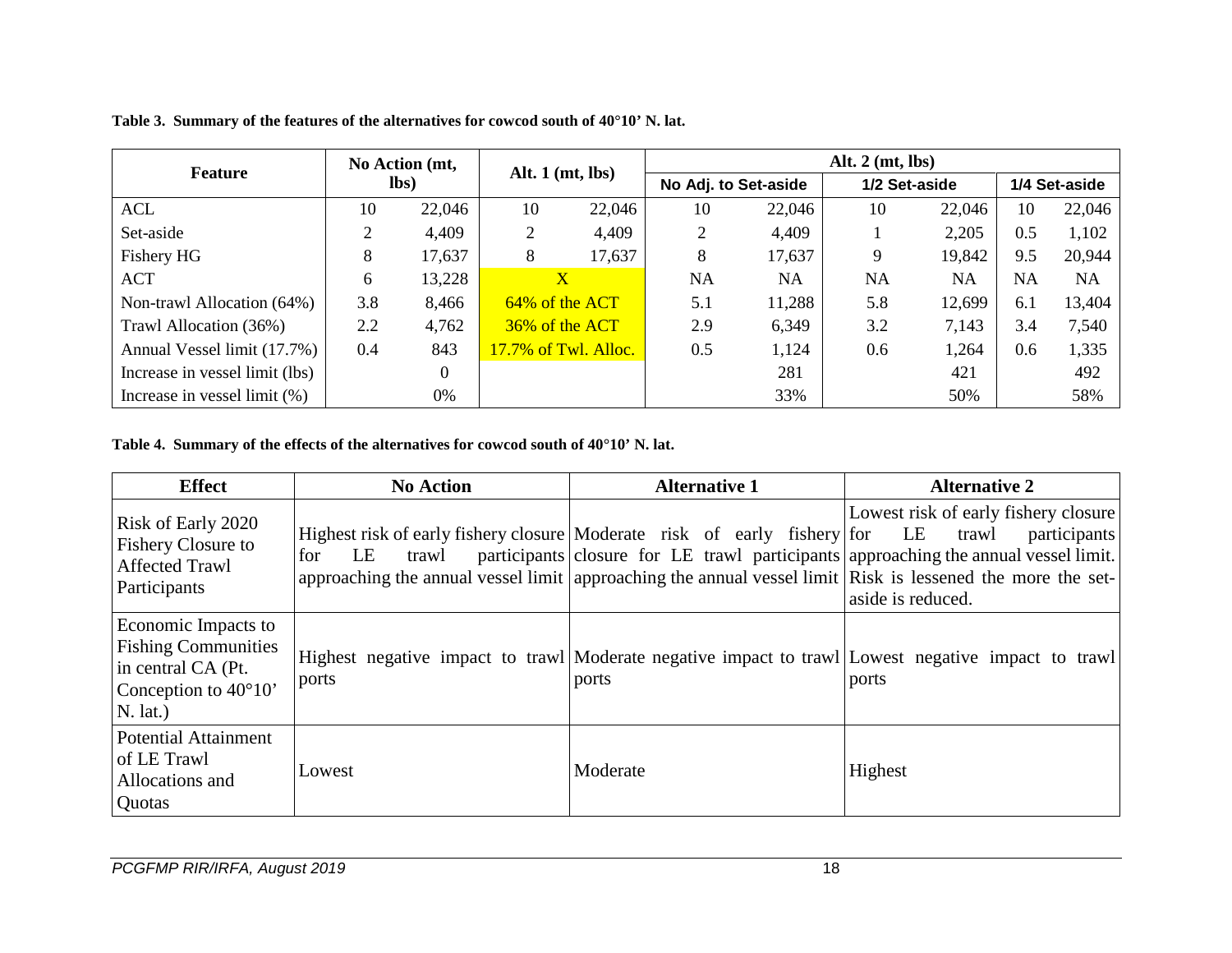**Table 5. Summary of the features and effects of the alternatives for shortbelly rockfish.** 

<span id="page-18-0"></span>

| <b>Feature/Effect</b>                                                                                                                                | <b>No Action</b>                         | <b>Alternative 1</b>                      | <b>Alternative 2</b>                 |  |  |
|------------------------------------------------------------------------------------------------------------------------------------------------------|------------------------------------------|-------------------------------------------|--------------------------------------|--|--|
| $2020$ ACL (mt)                                                                                                                                      | 500                                      | $\rm X$                                   | 5,789                                |  |  |
| <b>Risk of Early 2020</b><br>Fishery Closure of<br><b>Fisheries that Take</b><br><b>Shortbelly Rockfish</b><br>(primarily LE MW)<br>trawl fisheries) | Highest risk of early fishery<br>closure | Moderate risk of early fishery<br>closure | Lowest risk of early fishery closure |  |  |
| Economic Impacts to<br><b>Fishing Communities</b><br>(primarily trawl ports)<br>north of $40^{\circ}10'$ N. lat.)                                    | Highest negative impact                  | Moderate negative impact                  | Positive impact                      |  |  |
| Potential Attainment<br>of Sector (primarily<br>LE trawl) Allocations<br>and Quotas                                                                  | Lowest                                   | Moderate                                  | Highest                              |  |  |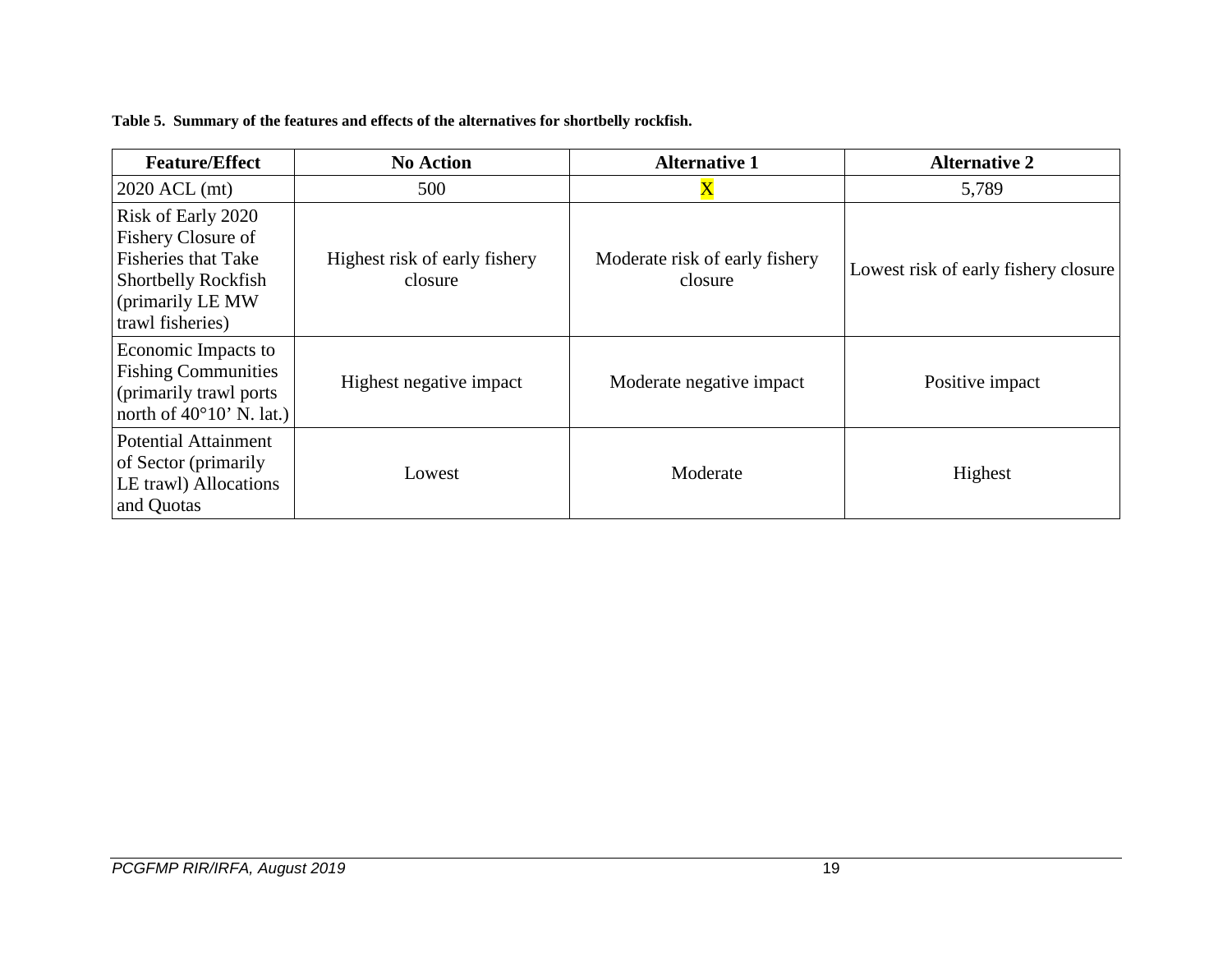## <span id="page-19-0"></span>**2.4 Alternatives Considered but not Analyzed Further**

This section will be provided after the range of alternatives is decided by the Council at its September 2019 meeting.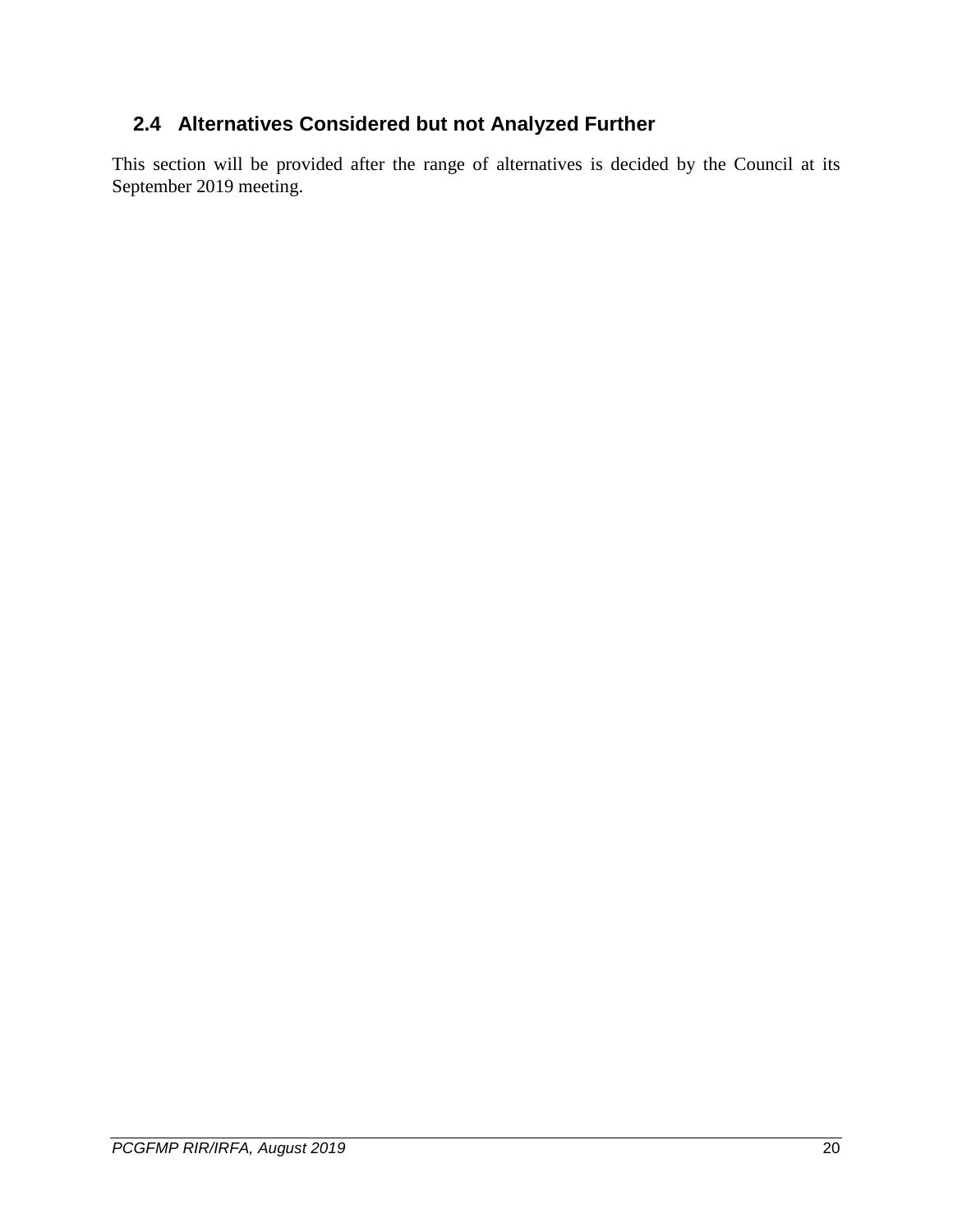# <span id="page-20-0"></span>**3 Regulatory Impact Review**

This Regulatory Impact Review  $(RIR)^2$  $(RIR)^2$  examines the benefits and costs of two proposed regulatory amendments: 1) to increase or eliminate the 2020 ACT for cowcod south of 40°10' N. lat. and 2) to increase the 2020 ACL for shortbelly rockfish.

The preparation of an RIR is required under Presidential Executive Order (E.O.) 12866 (58 FR 51735, October 4, 1993). The requirements for all regulatory actions specified in E.O. 12866 are summarized in the following Statement from the E.O.:

*In deciding whether and how to regulate, agencies should assess all costs and benefits of available regulatory alternatives, including the alternative of not regulating. Costs and Benefits shall be understood to include both quantifiable measures (to the fullest extent that these can be usefully estimated) and qualitative measures of costs and benefits that are difficult to quantify, but nonetheless essential to consider. Further, in choosing among alternative regulatory approaches agencies should select those approaches that maximize net benefits (including potential economic, environmental, public health and safety, and other advantages; distributive impacts; and equity), unless a statute requires another regulatory approach.*

E.O. 12866 requires that the Office of Management and Budget review proposed regulatory programs that are considered to be "significant." A "significant regulatory action" is one that is likely to:

- Have an annual effect on the economy of \$100 million or more or adversely affect in a material way the economy, a sector of the economy, productivity, competition, jobs, local or tribal governments or communities;
- Create a serious inconsistency or otherwise interfere with an action taken or planned by another agency;
- Materially alter the budgetary impact of entitlements, grants, user fees, or loan programs or the rights and obligations of recipients thereof; or
- Raise novel legal or policy issues arising out of legal mandates, the President's priorities, or the principles set forth in this Executive Order.

## <span id="page-20-1"></span>**3.1 Statutory Authority**

Under the Magnuson-Stevens Fishery Conservation and Management Act (Magnuson-Stevens Act) (16 U.S.C. 1801, *et seq*.), the United States has exclusive fishery management authority over all marine fishery resources found within the Exclusive Economic Zone (EEZ). The management of these marine resources is vested in the Secretary of Commerce (Secretary) and in the regional

 $\overline{a}$ 

<span id="page-20-2"></span> $2$  The proposed action has no potential to affect the human environment, individually or cumulatively. The only effects of the action are economic, as analyzed in this RIR/IRFA. As such, it is categorically excluded from the need to prepare an Environmental Assessment.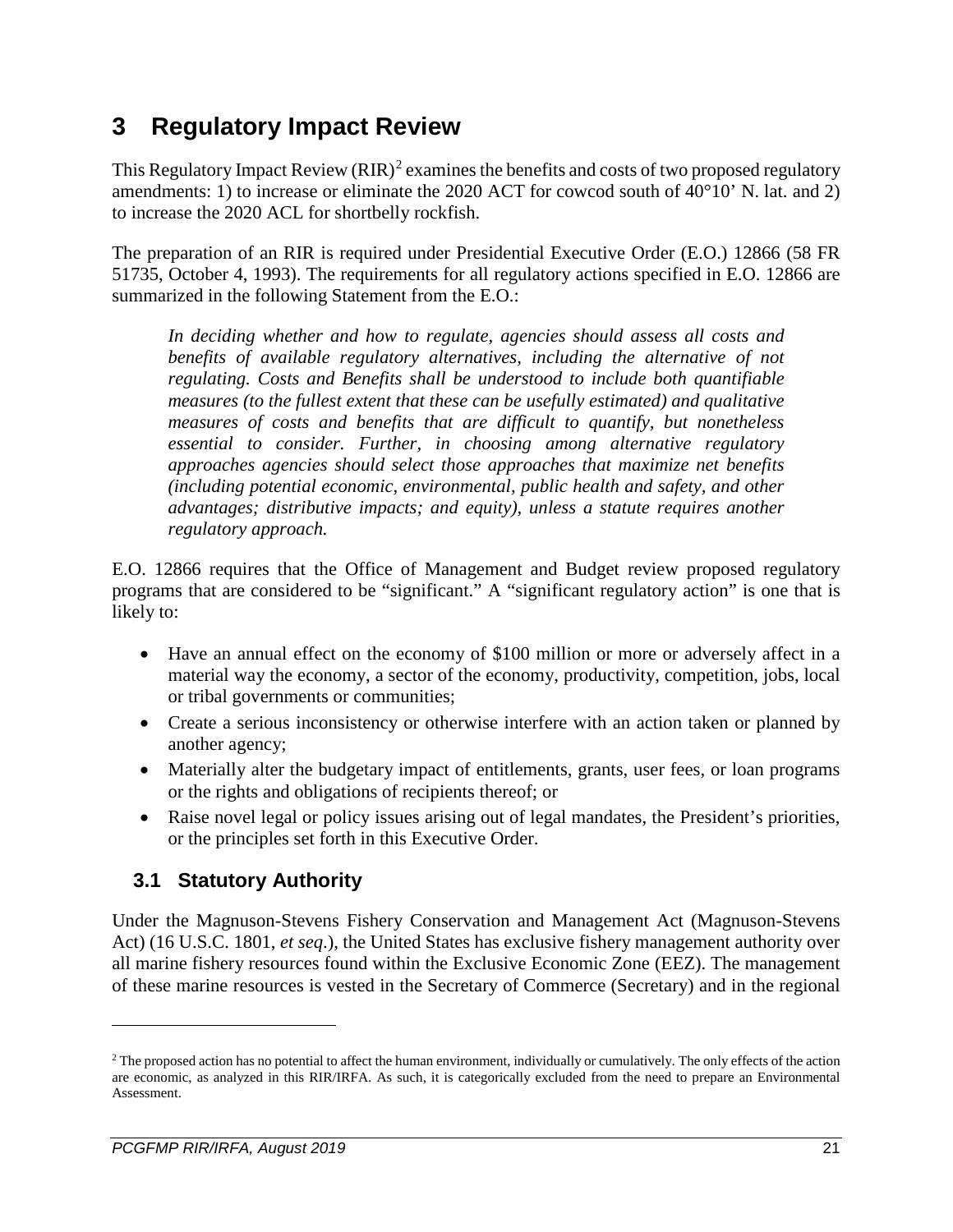fishery management councils. In the West Coast Region, the Council has the responsibility for preparing FMPs and FMP amendments for the marine fisheries that require conservation and management, and for submitting its recommendations to the Secretary. Upon approval by the Secretary, NMFS is charged with carrying out the Federal mandates of the Department of Commerce with regard to marine and anadromous fish.

The commercial groundfish fishery in the EEZ off Washington, Oregon, and California is managed under the PCGFMP. The proposed action under consideration would amend Federal regulations at 50 CFR 660. Actions taken to amend FMPs or implement other regulations governing these fisheries must meet the requirements of Federal law and regulations.

### <span id="page-21-0"></span>**3.2 Purpose and Need for Action**

The purpose and need for the proposed action is described in Section [1.1.](#page-9-0)

### <span id="page-21-1"></span>**3.3 Alternatives**

The range of alternatives is described in Chapter 2.

## <span id="page-21-2"></span>**3.4 Methodology for analysis of impacts**

The evaluation of impacts in this analysis is designed to meet the requirement of E.O. 12866, which dictates that an RIR evaluate the costs and benefits of the alternatives, to include both quantifiable and qualitative considerations. Additionally, the analysis should provide information for decision-makers "to maximize net benefits (including potential economic, environment, public health and safety, and other advantages; distributive impacts; and equity), unless a statute requires another regulatory approach." The costs and benefits of this action with respect to these attributes are described in the sections that follow, comparing the No Action Alternative 1 with the action alternatives. The analyst then provides a qualitative assessment of the net benefit to the Nation of each alternative, compared to no action.

This analysis was prepared using data from the Pacific Fishery Information Network (PacFIN), the Recreational Fishery Information Network (RecFIN), and the NMFS West Coast Groundfish Observer Program (WCGOP). These sources provide the best available data on fishery participation and vessel characteristics. The analysis provided in this draft RIR/IRFA was provided by members of the GMT and Council staff.

## <span id="page-21-3"></span>**3.5 Description of the West Coast Groundfish Longline Fishery**

### <span id="page-21-4"></span>**3.5.1 Management Pursuant to the Pacific Coast Groundfish FMP**

The Magnuson-Stevens Act and the PCGFMP are founded on two principle mandates: 1) the need to conserve fish stocks, marine resources, and marine ecosystems; and 2) the need to provide net economic benefits to the nation through sustainable management of fisheries. The conservation mandate is addressed in the PCGFMP through its harvest management framework, among other elements of the FMP. Overfishing is prevented by establishing an overfishing limit (OFL) based on the best scientific information available with mechanisms established to prevent total mortality from exceeding the OFL. Harvest limits are buffered by accounting for scientific uncertainty in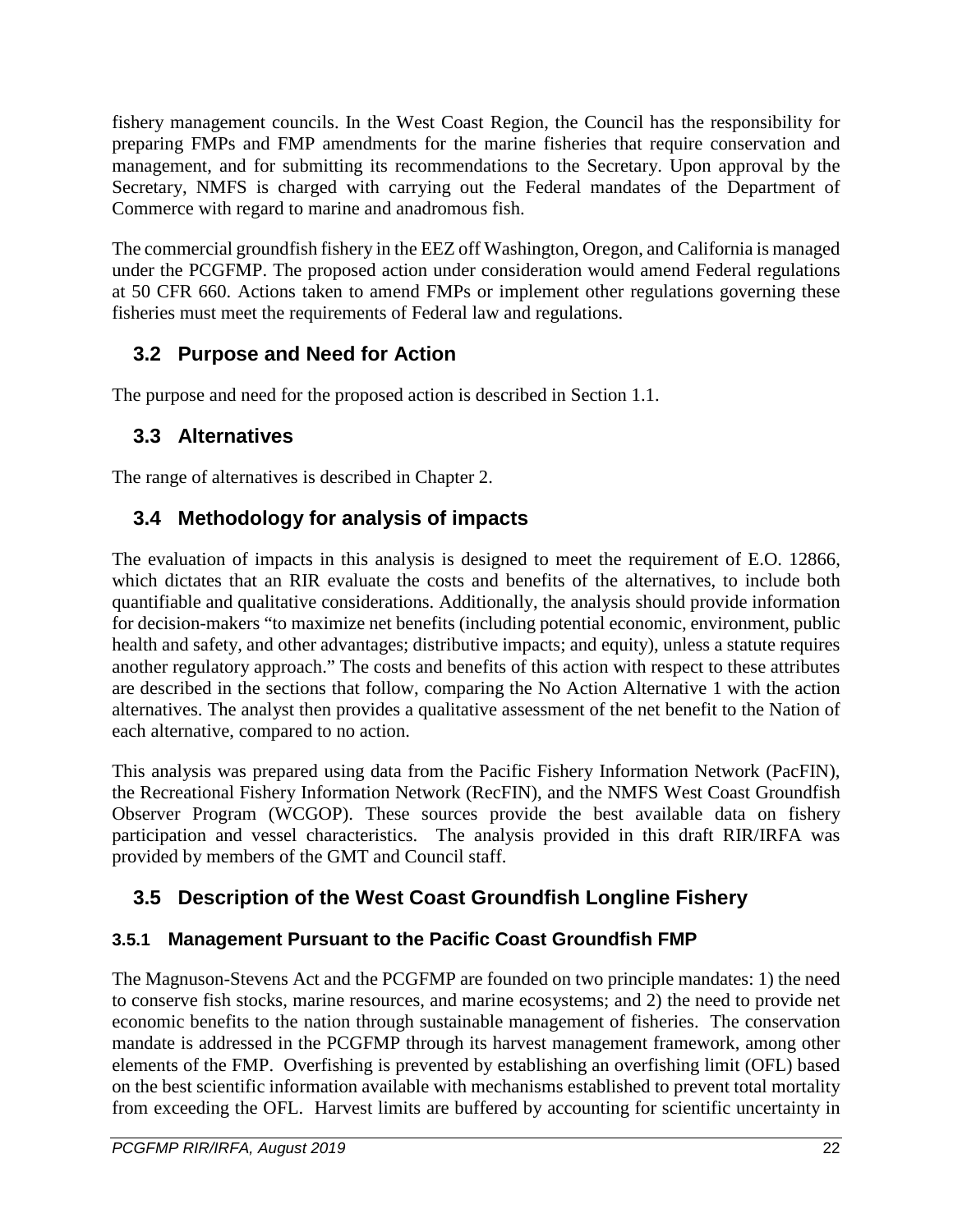estimating the OFL by specifying an ABC lower than the OFL with increasingly larger buffers when scientific uncertainty is higher. The Council will often decide a more precautionary harvest limit by specifying an ACL lower than the ABC in cases when there is greater management uncertainty and/or a greater conservation concern. The default HCR for a stock below its biomass management target is a formulaic reduction of the ACL relative to the ABC that is progressively greater when estimated depletion is lower (i.e., the 40-10 and 25-5 rules). Rebuilding plans tend to have even greater ACL buffers to accomplish rebuilding objectives. A further buffer is considered when management and catch monitoring uncertainty are particularly high, as in the case of cowcod south of 40°10' N. lat., by specifying an ACT lower than the ACL. Management measures are designed to stay within an ACT when one is specified.

The economic mandate is addressed by managing for optimum yield (OY, the harvest level that provides the greatest long-term economic benefits to the nation) and is operationally implemented by deciding management measures that are estimated to attain but not exceed ACLs. Further objectives in the PCGFMP that address the economic mandate are deciding management measures and allocations that are fair and equitable to all fishery participants and fishing-reliant communities on the U.S. West Coast.

### <span id="page-22-0"></span>**3.5.2 Number of Vessels Affected by the Proposed Action**

### Cowcod South of 40°10' N. lat.

There are a limited number of vessels in the LE trawl sector affected by the proposed action. Most of the coastwide trawl fleets operate north of 40°10' N. lat. and only vessels actively fishing bottom trawl gear south of 40°10' N. lat. approaching the annual cowcod vessel limit are directly affected. Increasing or eliminating the 2020 cowcod ACT will not impact vessels fishing non-trawl gear. Only the bottom trawl fishery between 34°27' N. lat. and 40°10' N. lat. (bottom trawl gear is not deployed in the high relief habitats south of Pt. Conception) and the recreational fishery south of 34°27' N. lat. tend to incidentally catch cowcod [\(Table 1\)](#page-12-0). Raising or eliminating the 2020 ACT will increase all sector allocations. The direct effect contemplated by the proposed action increases the annual vessel limit in the LE trawl fishery by 17.7 percent of whatever increase in the trawl sector's allocation (36 percent) of the ACT or ACL under strawman Alternative 2.

The Council recently completed a formal review of the trawl catch share program (the West Coast Groundfish Trawl Catch Share Program Five-year Review document is available [here\)](https://www.pcouncil.org/wp-content/uploads/2018/12/Trawl_CSR_2017_MainDoc_Final.pdf). It was acknowledged the consequence of exceeding an annual vessel limit for a low quota stock like cowcod south of 40°10' N. lat. "may force that vessel out of the groundfish fishery for many years". In the five-year review of the trawl catch share program, it was estimated there were six vessels that attained or exceeded the annual vessel limit for cowcod south of 40°10' N. lat. through the first five years of the program [\(Table 6\)](#page-23-2). Given the increased incidental bycatch in the LE trawl fishery in recent years [\(Table 1](#page-12-0) and [Figure 1\)](#page-10-0), the number of vessels with high attainment of the annual cowcod vessel limit has likely increased.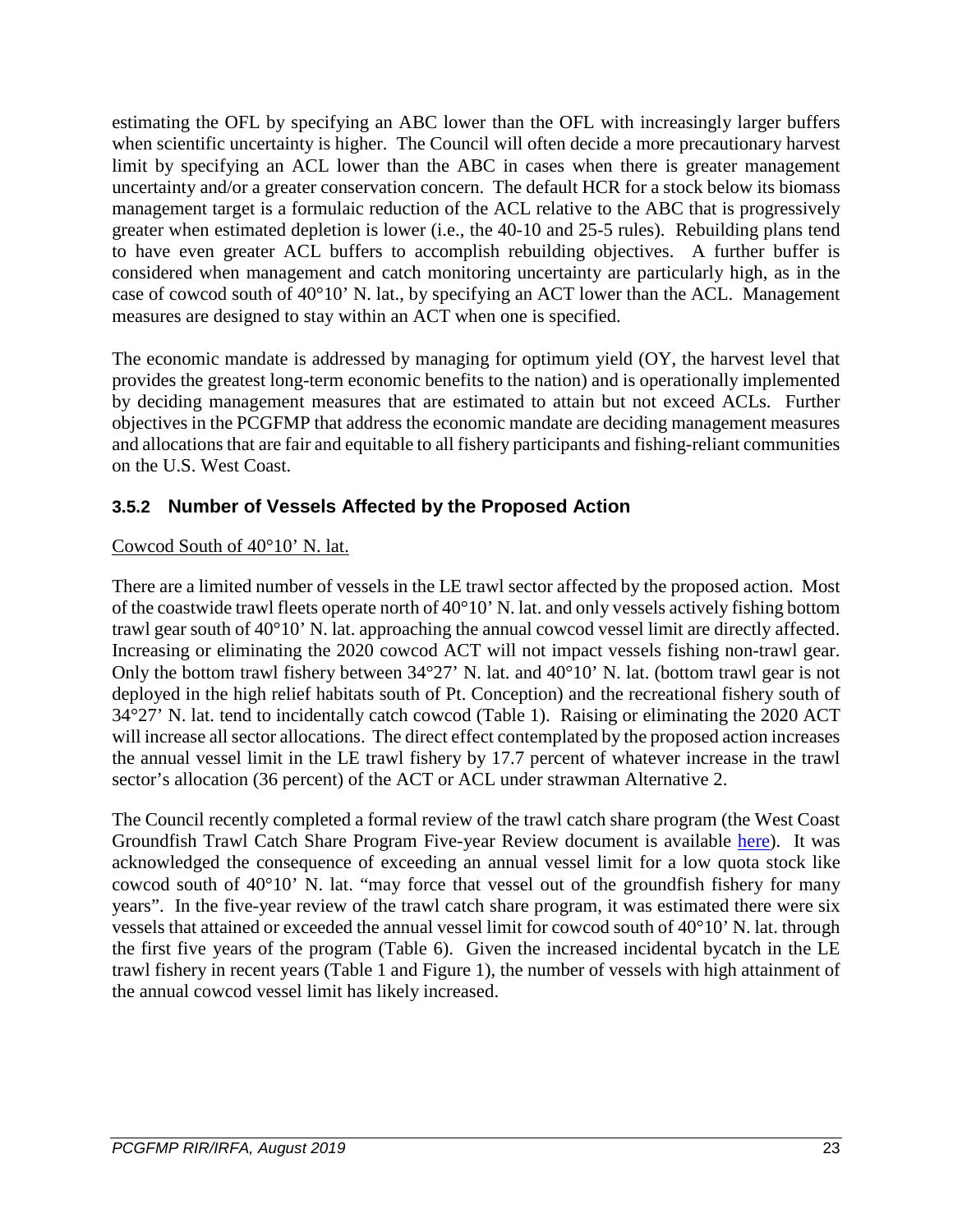<span id="page-23-2"></span>**Table 6. The number of LE trawl vessels that attained or exceeded 90 percent of the annual vessel limit of cowcod south of 40°10' N. lat., 2011-2015 from Table 7 in the [West Coast Groundfish Trawl Catch Share](https://www.pcouncil.org/wp-content/uploads/2018/12/Trawl_CSR_2017_MainDoc_Final.pdf)  [Program Five-year Review document.](https://www.pcouncil.org/wp-content/uploads/2018/12/Trawl_CSR_2017_MainDoc_Final.pdf)**

| 2011 | 2012 | <b>2013</b> | 2014 | ኅበ1 5 |
|------|------|-------------|------|-------|
|      |      |             |      |       |

#### Shortbelly Rockfish

The proposed action will primarily affect LE trawl vessels, especially midwater trawl vessels targeting Pacific whiting and semi-pelagic rockfish (i.e., non-whiting) north of 40°10' N. lat. given the sectors and gear experiencing the highest bycatch of shortbelly rockfish in recent years [\(Table](#page-13-0)  [2](#page-13-0) and [Figure 2\)](#page-11-0). The Council recently completed a formal review of the trawl catch share program (the West Coast Groundfish Trawl Catch Share Program Five-year Review document is available [here\)](https://www.pcouncil.org/wp-content/uploads/2018/12/Trawl_CSR_2017_MainDoc_Final.pdf). There were 26-31 catcher vessels targeting whiting annually and 71-82 catcher vessels targeting non-whiting groundfish species annually during 2011-2015 [\(Table 7\)](#page-23-3).

<span id="page-23-3"></span>

|  |                                                                                            |  | Table 7. The number of LE trawl catcher vessels and their activities north of $40^{\circ}10'$ N. lat., 2011-2015 (from |  |
|--|--------------------------------------------------------------------------------------------|--|------------------------------------------------------------------------------------------------------------------------|--|
|  | Table 3 in the West Coast Groundfish Trawl Catch Share Program Five-vear Review document). |  |                                                                                                                        |  |

| <b>Group Activity</b>                                 | 2011     | 2012 | 2013     | 2014           | 2015 |
|-------------------------------------------------------|----------|------|----------|----------------|------|
| <b>Whiting Vessels</b>                                |          |      |          |                |      |
| At-sea whiting only                                   | 5        | 4    | 5        | 5              |      |
| Shoreside whiting only                                | 3        | 6    | 5        | 4              | 6    |
| At-sea whiting and shoreside whiting                  | 10       | 11   | 11       | 13             | 8    |
| At-sea and/or shoreside whiting and non-whiting trawl | 12       | 6    | 8        | 8              | 8    |
| At-sea whiting, shoreside whiting and FG              | $\Omega$ |      | $\Omega$ | $\theta$       |      |
| <b>Total Whiting vessels</b>                          | 31       | 28   | 29       | 30             | 26   |
| Non-whiting Vessels                                   |          |      |          |                |      |
| Non-whiting trawl only                                | 57       | 57   | 61       | 54             | 53   |
| FG only                                               | 22       | 21   | 18       | 19             | 17   |
| Non-whiting trawl and FG                              | 3        | 4    |          | $\overline{2}$ |      |
| Total Non-whiting vessels                             | 82       | 82   | 80       | 75             | 71   |

#### <span id="page-23-0"></span>**3.5.3 Fishery Participation and Revenue**

#### To be completed

#### <span id="page-23-1"></span>**3.5.4 Vessel Engagement and Dependency**

To be completed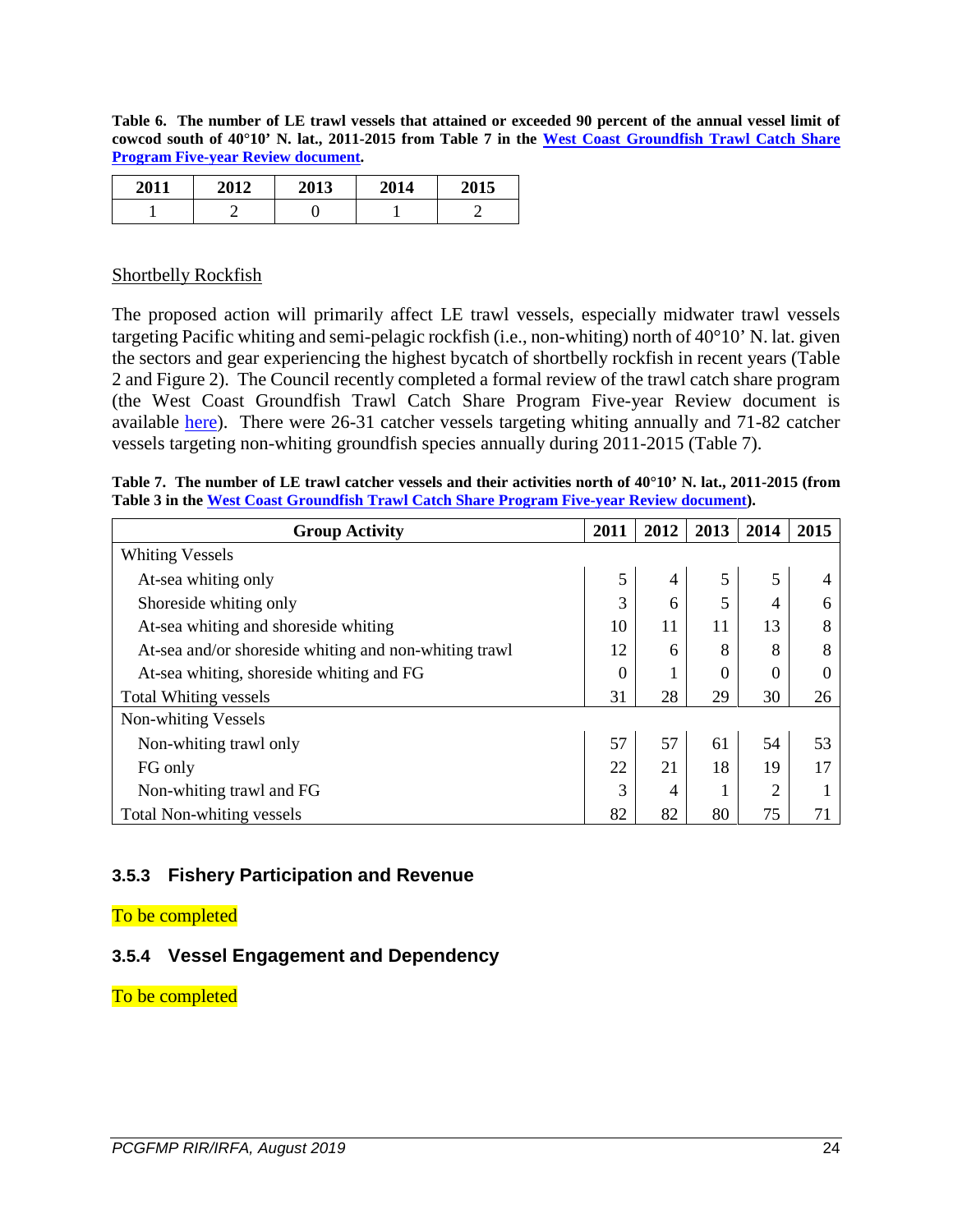### <span id="page-24-0"></span>**3.5.5 Communities**

### <span id="page-24-1"></span>**3.6 Impacts of Alternatives on Cowcod South of 40°10' N. lat.**

Impacts of the cowcod alternatives are assessed by analyzing the economic effects of revising the annual vessel limit specified for LE bottom trawl participants south of 40°10' N. lat.

The features and effects of the alternatives for cowcod south of  $40^{\circ}10'$  N. lat. are summarized in [Table 3](#page-17-0) and [Table 4,](#page-17-1) respectively.

#### <span id="page-24-2"></span>**3.6.1 Impacts of the No Action Alternative**

Under No Action regulations, the 2020 ACT for cowcod south of  $40^{\circ}10'$  N. lat. remains unchanged at 6 mt. The total pounds of cowcod allocated to the 2020 Shorebased IFQ program would be 4,850 pounds, of which 17.7 percent or 858 pounds would be the annual cowcod vessel limit.

#### <span id="page-24-3"></span>**3.6.2 Impacts of Cowcod Alternative 1**

To be completed after Alternative 1 is specified by the Council in September 2019.

#### <span id="page-24-4"></span>**3.6.3 Impacts of Cowcod Alternative 2**

Under Alternative 2 for cowcod south of 40°10' N. lat., the trawl allocation of cowcod is based on the specified trawl allocation (36 percent) applied to a revised fishery HG calculated by deducting the yield set-aside from the ACL. The annual cowcod vessel limit increases to 1,124 lbs (a 33 percent increase from No Action) if the yield set-aside is not adjusted to 1,335 lbs (a 58 percent increase from No Action) if the set-aside is reduced from 2 mt to 0.5 mt [\(Table 3\)](#page-17-0).

### <span id="page-24-5"></span>**3.7 Impacts of Alternatives on Shortbelly Rockfish**

Any prediction of future incidental bycatch of shortbelly rockfish in trawl fisheries north of 40°10' N. lat. is highly uncertain given the unprecedented amount of bycatch observed since 2017. Whether the magnitude of recent bycatch is the "new normal", whether one can expect an increasing trend in bycatch rates, or whether bycatch will return to pre-2017 levels is a matter of speculation. This will make it very difficult to decide the risk of exceeding any of the alternative 2020 shortbelly ACLs. Regardless of the ACL decided within the 500-5,789 mt ACL range, there is no anticipation a higher level of allowable harvest will induce targeting of shortbelly given the lack of a market. Additionally, it is not anticipated that an increase in fishing mortality of shortbelly would negatively affect its role as forage in the ecosystem given the scientific conclusion that environmental drivers rather than fishing mortality will influence future shortbelly recruitment and abundance (Field et al. 2008). The only anticipated effects of the proposed action to increase the 2020 shortbelly ACL are economic. The objective is to avoid negative economic impacts from early fishery closure to 2020 midwater trawl fisheries targeting Pacific whiting and semi-pelagic rockfish north of 40°10' N. lat.

It is posited the order of magnitude increase in shortbelly bycatch since 2017 was due to a climate change-driven northerly distributional shift potentially accompanied by exceptionally large recruitment. It is interesting the pink shrimp trawl bycatch in 2017 increased by nearly an order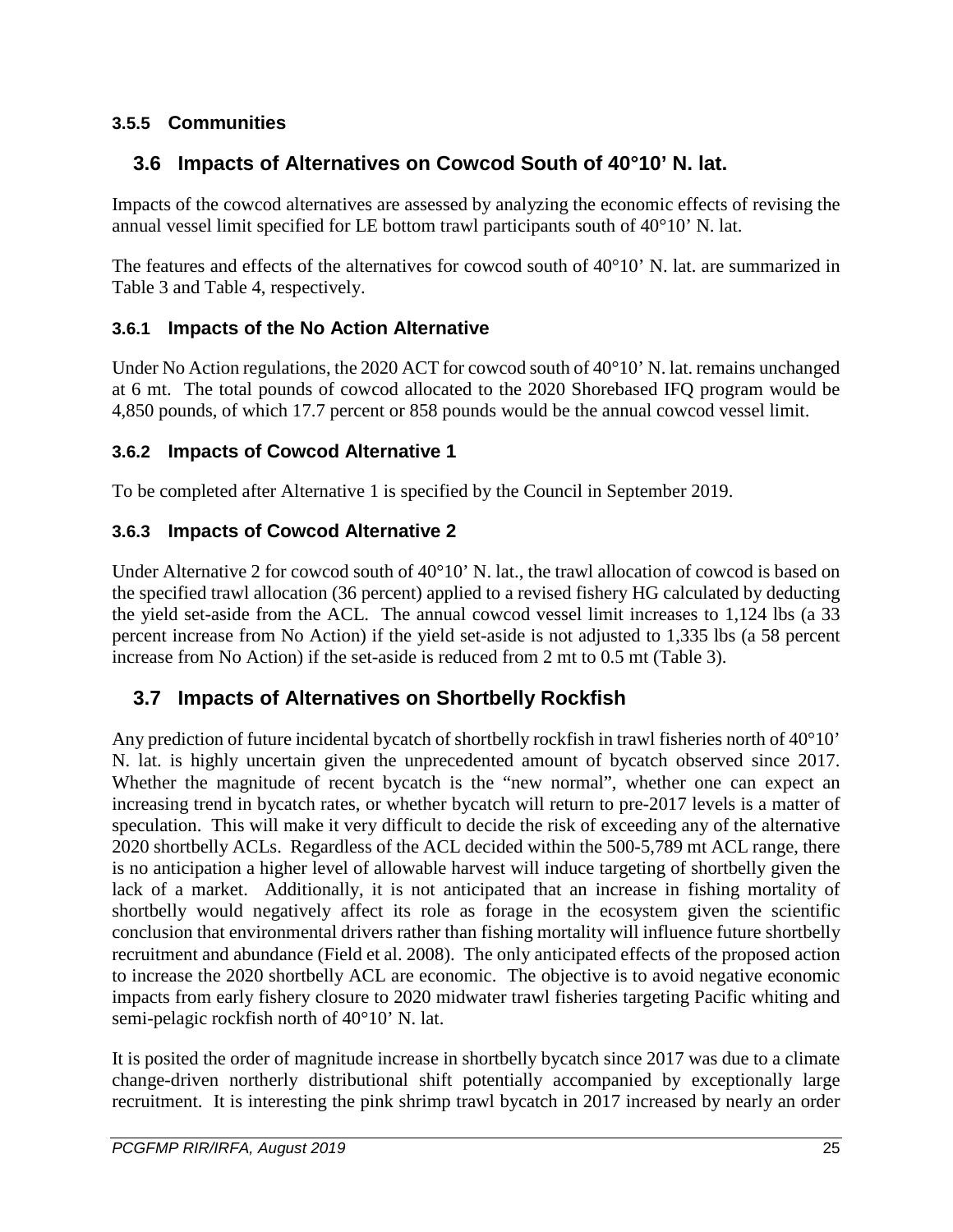of magnitude relative to the average bycatch in the previous 15 years before returning to an average level in 2018 [\(Table 2](#page-13-0) and [Figure 2\)](#page-11-0). Incidental rockfish caught in recent year pink shrimp fisheries tend to be very small young-of-the-year (YOY) fish given the fish excluder grates mandated in pink shrimp trawls. The 2017 spike in shortbelly bycatch in the pink shrimp fishery could be indicative of a large recruitment.

The features and effects of the shortbelly rockfish ACL alternatives are summarized in [Table 5.](#page-18-0)

### <span id="page-25-0"></span>**3.7.1 Impacts of the No Action Alternative**

Under No Action regulations the 2020 ACL remains unchanged at 500 mt. If the ACL is again exceeded, there could be early closures of coastwide fisheries, especially midwater trawl fisheries that take shortbelly rockfish.

### <span id="page-25-1"></span>**3.7.2 Impacts of Shortbelly Alternative 1**

To be completed after Alternative 1 is specified by the Council in September 2019.

### <span id="page-25-2"></span>**3.8 Impacts of Shortbelly Alternative 2**

The 2020 ACL for shortbelly rockfish is increased to the ABC or 5,789 mt under Alternative 2. This level of harvest provides the lowest risk of early fishery closures possible given the best scientific information currently available for shortbelly rockfish. It is anticipated the higher ACL will not induce targeting of shortbelly given the lack of a market.

### <span id="page-25-3"></span>**3.9 Management and Enforcement Considerations**

There are no major management or enforcement considerations associated with the proposed actions. There is an extra rulemaking that will need to be done should the Council select an action alternative. However, there should be less industry demand for inseason adjustments or emergency actions next year to provide relief from unavoidable bycatch of cowcod south of 40°10' N. lat. or for shortbelly rockfish coastwide with these proposed actions.

### <span id="page-25-4"></span>**3.10 Summation of the Alternatives with Respect to Net Benefit to the Nation**

Early closure of midwater trawl fisheries in 2020 would represent a significant negative impact to West Coast trawl fishery participants and communities reliant on those fisheries. The midwater trawl fisheries targeting Pacific whiting are the most valuable groundfish fisheries on the West Coast with an average net revenue of  $\overline{SX}$  during 20XX-2018. The higher the 2020 ACL, the less the risk of fishery closures due to exceedance of the shortbelly rockfish ACL. The negative economic impacts are associated with unused quota of target species due to early fishery closure. The earlier a fishery closure and the more quota left unharvested due to an early closure, the greater the negative economic impact.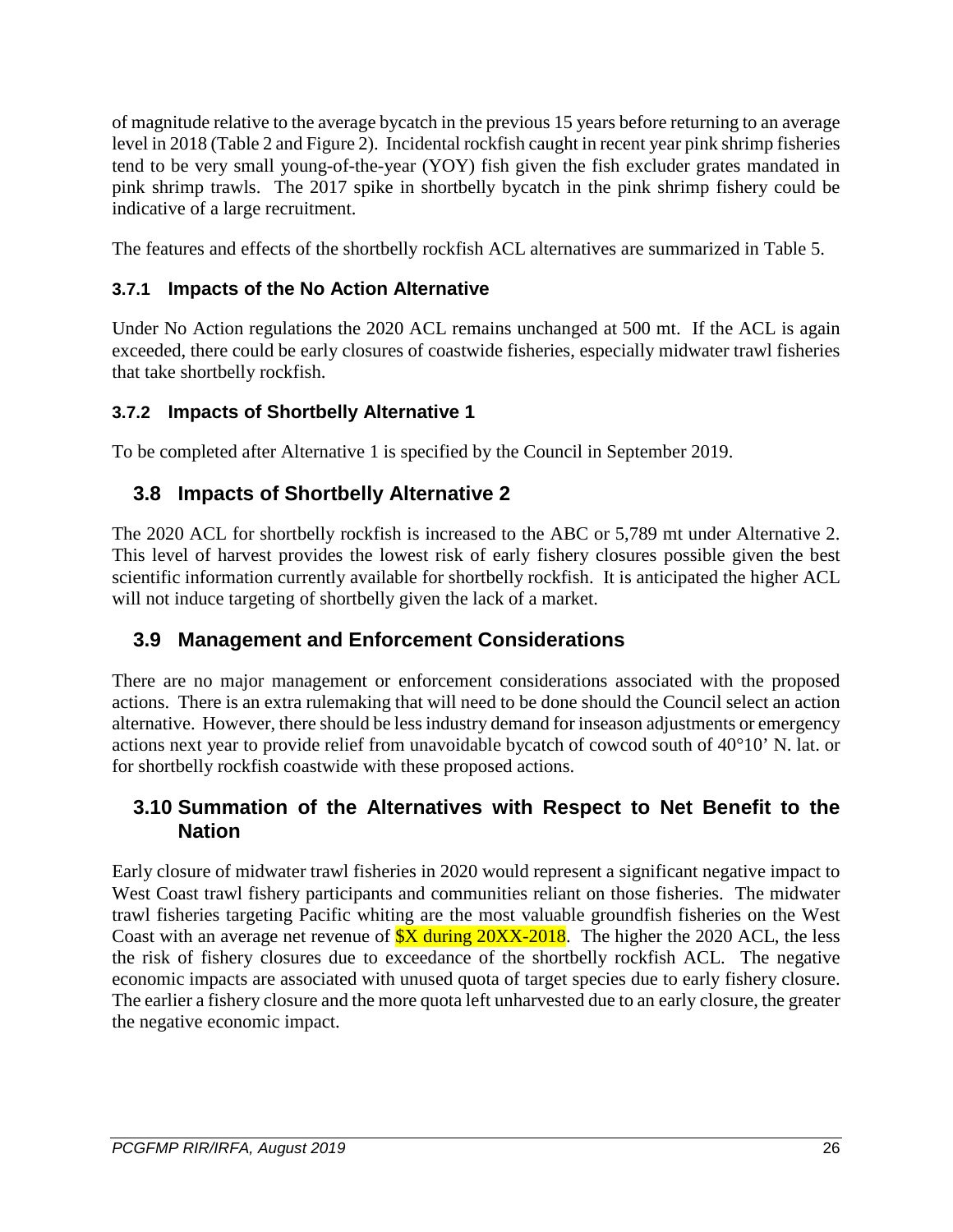# <span id="page-26-0"></span>**4 Initial Regulatory Flexibility Analysis**

### <span id="page-26-1"></span>**4.1 Introduction**

This Initial Regulatory Flexibility Analysis (IRFA) addresses the statutory requirements of the Regulatory Flexibility Act (RFA) of 1980, as amended by the Small Business Regulatory Enforcement Fairness Act of 1996 (5 U.S.C. 601-612). This IRFA evaluates the potential adverse economic impacts on small entities directly regulated by the proposed action.

The RFA, first enacted in 1980, was designed to place the burden on the government to review all regulations to ensure that, while accomplishing their intended purposes, they do not unduly inhibit the ability of small entities to compete. The RFA recognizes that the size of a business, unit of government, or nonprofit organization frequently has a bearing on its ability to comply with a Federal regulation. Major goals of the RFA are 1) to increase agency awareness and understanding of the impact of their regulations on small business, 2) to require that agencies communicate and explain their findings to the public, and 3) to encourage agencies to use flexibility and to provide regulatory relief to small entities.

The RFA emphasizes predicting significant adverse economic impacts on small entities as a group distinct from other entities, and on the consideration of alternatives that may minimize adverse economic impacts, while still achieving the stated objective of the action. When an agency publishes a proposed rule, it must either 'certify' that the action will not have a significant adverse economic impact on a substantial number of small entities, and support that certification with the 'factual basis' upon which the decision is based; or it must prepare and make available for public review an IRFA. When an agency publishes a final rule, it must prepare a Final Regulatory Flexibility Analysis, unless, based on public comment, it chooses to certify the action.

In determining the scope, or 'universe', of the entities to be considered in an IRFA, NMFS generally includes only those entities that are directly regulated by the proposed action. If the effects of the rule fall primarily on a distinct segment, or portion thereof, of the industry (e.g., user group, gear type, geographic area), that segment would be considered the universe for the purpose of this analysis.

### <span id="page-26-2"></span>**4.2 IRFA Requirements**

Until the Council makes a final decision on a preferred alternative, a definitive assessment of the proposed management alternatives cannot be conducted. In order to allow the agency to make a certification decision, or to satisfy the requirements of an IRFA of the preferred alternative, this section addresses the requirements for an IRFA. Under 5 U.S.C., section 603(b) of the RFA, each IRFA is required to contain:

- A description of the reasons why action by the agency is being considered;
- A succinct statement of the objectives of, and the legal basis for, the proposed rule;
- A description of and, where feasible, an estimate of the number of small entities to which the proposed rule will apply (including a profile of the industry divided into industry segments, if appropriate);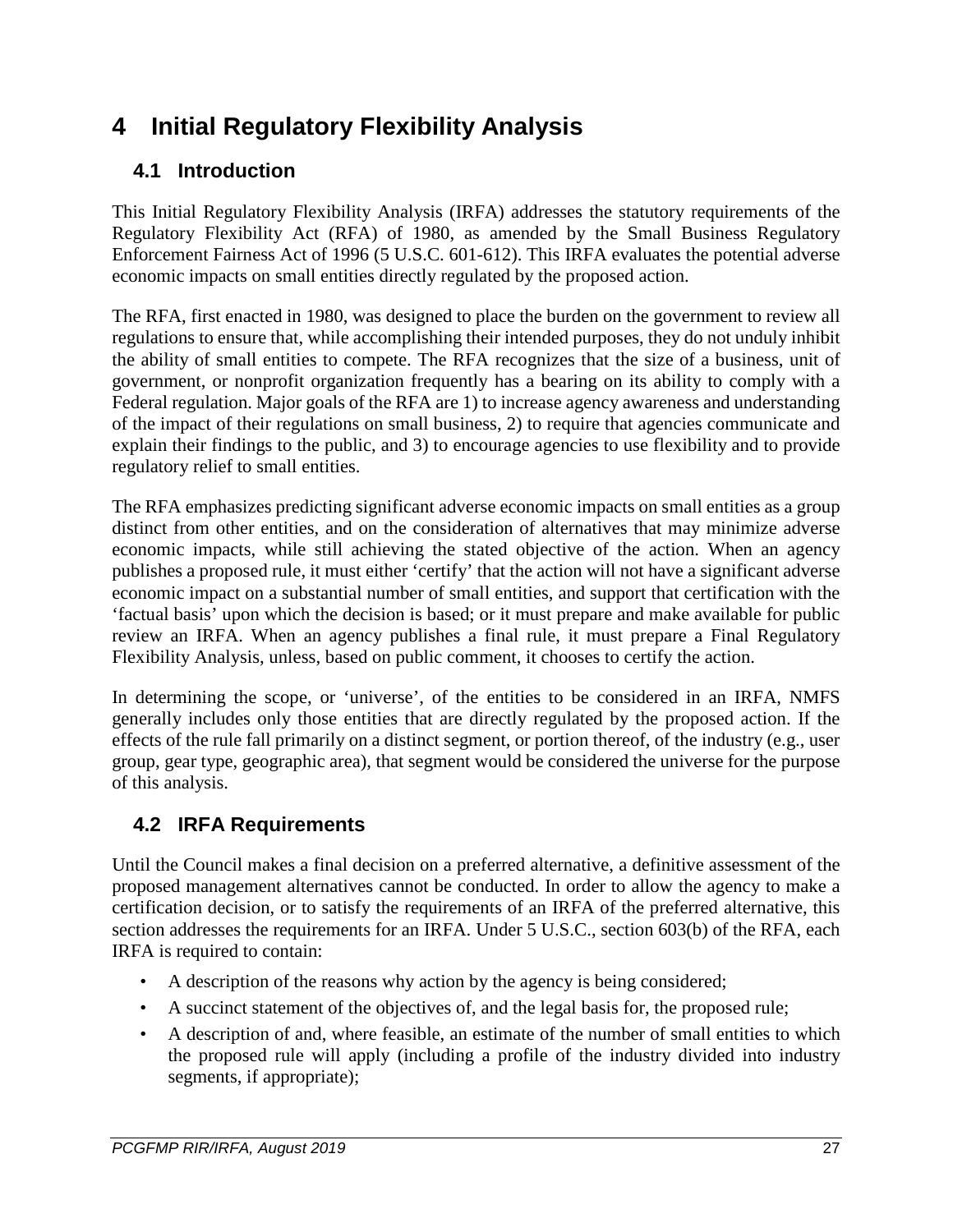- A description of the projected reporting, record keeping, and other compliance requirements of the proposed rule, including an estimate of the classes of small entities that will be subject to the requirement and the type of professional skills necessary for preparation of the report or record;
- An identification, to the extent practicable, of all relevant Federal rules that may duplicate, overlap, or conflict with the proposed rule;
- A description of any significant alternatives to the proposed rule that accomplish the stated objectives of the proposed action, consistent with applicable statutes, and that would minimize any significant economic impact of the proposed rule on small entities. Consistent with the stated objectives of applicable statutes, the analysis shall discuss significant alternatives, such as:
	- 1. The establishment of differing compliance or reporting requirements or timetables that take into account the resources available to small entities;
	- 2. The clarification, consolidation, or simplification of compliance and reporting requirements under the rule for such small entities;
	- 3. The use of performance rather than design standards;
	- 4. An exemption from coverage of the rule, or any part thereof, for such small entities.

In preparing an IRFA, an agency may provide either a quantifiable or numerical description of the effects of a proposed action (and alternatives to the proposed action), or more general descriptive statements, if quantification is not practicable or reliable.

### <span id="page-27-0"></span>**4.3 Definition of a Small Entity**

The RFA recognizes and defines three kinds of small entities: 1) small businesses, 2) small nonprofit organizations, and 3) small government jurisdictions.

Small businesses. Section 601(3) of the RFA defines a 'small business' as having the same meaning as 'small business concern', which is defined under section 3 of the Small Business Act (SBA). 'Small business' or 'small business concern' includes any firm that is independently owned and operated and not dominant in its field of operation. The SBA has further defined a "small business concern" as one "organized for profit, with a place of business located in the United States, and which operates primarily within the United States or which makes a significant contribution to the U.S. economy through payment of taxes or use of American products, materials or labor…A small business concern may be in the legal form of an individual proprietorship, partnership, limited liability company, corporation, joint venture, association, trust or cooperative, except that where the firm is a joint venture there can be no more than 49 percent participation by foreign business entities in the joint venture."

Section 601(3) of the RFA provides that an agency, after consultation with SBA's Office of Advocacy and after an opportunity for public comment, may establish one or more definitions of ''small business'' which are appropriate to the activities of the agency. In accordance with this provision, NMFS has established a small business size standard for all businesses in the commercial fishing industry, for the purpose of compliance with the Regulatory Flexibility Act only. A business is considered to be a small business if it is independently owned and operated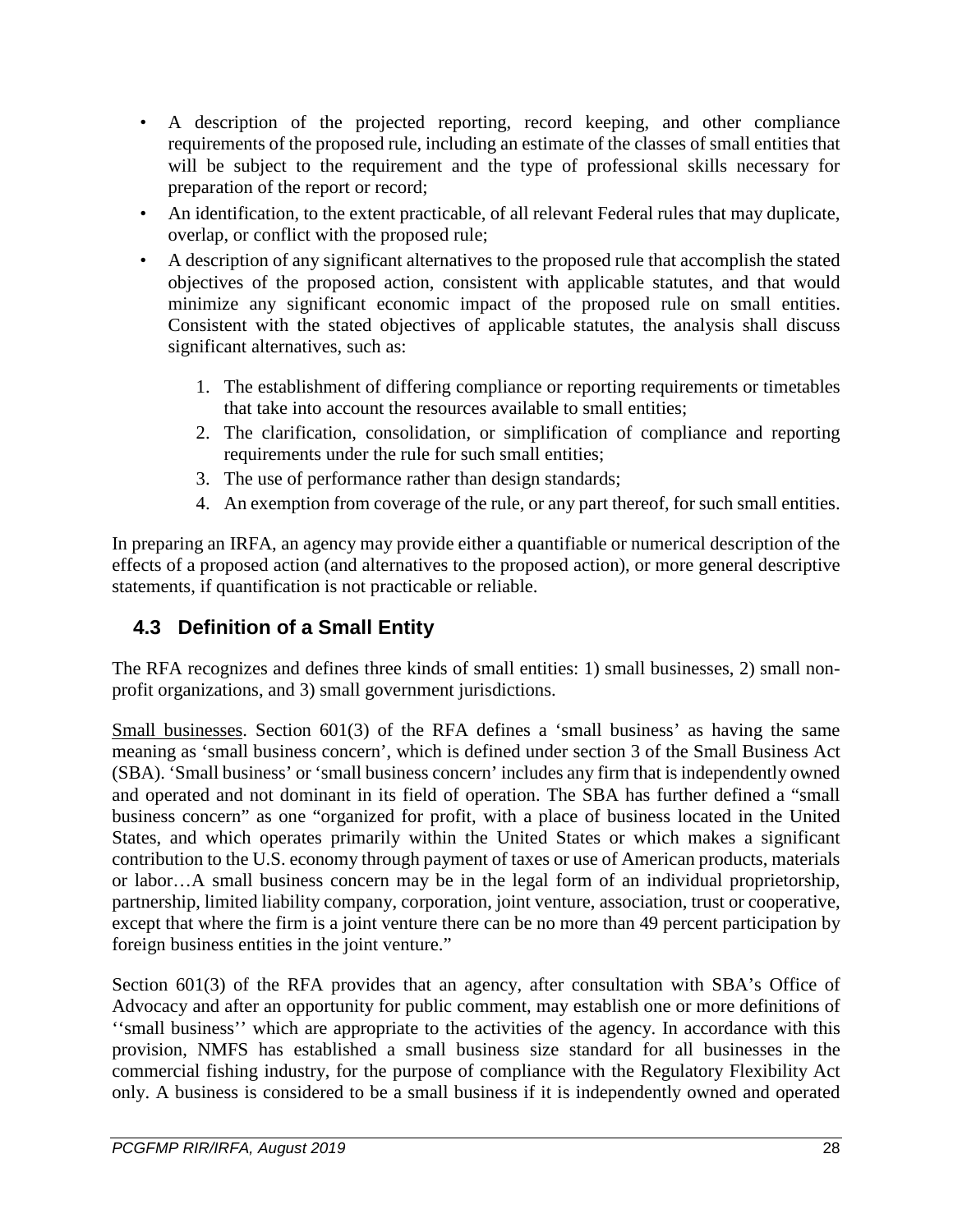and not dominant in its field of operation (including its affiliates) and if it has combined annual gross receipts not in excess of \$11.0 million for all its affiliated operations worldwide. The \$11.0 million standard applies to all businesses classified under the North American Industry Classification System (NAICS) code 11411 for commercial fishing, including all businesses classified as commercial finfish fishing (NAICS 114111), commercial shellfish fishing (NAICS 114112), and other commercial marine fishing (NAICS 114119) businesses.

For fish processing businesses, the agency relies on the SBA size criteria. A seafood processor (NAICS 311710) is a small business if it is independently owned and operated, not dominant in its field of operation, and employs 750 or fewer persons on a full-time, part-time, temporary, or other basis, at all its affiliated operations worldwide. A business that both harvests and processes fish (i.e., a catcher/processor) is a small business if it meets the criteria for the applicable fish harvesting operation (i.e., the \$11.0 million standard described above). A wholesale business servicing the fishing industry is a small business if it employs 100 or fewer persons on a full-time, part-time, temporary, or other basis, at all its affiliated operations worldwide.

The SBA has established "principles of affiliation" to determine whether a business concern is "independently owned and operated." In general, business concerns are affiliates of each other when one concern controls or has the power to control the other, or a third party controls or has the power to control both. The SBA considers factors such as ownership, management, previous relationships with or ties to another concern, and contractual relationships, in determining whether affiliation exists. Individuals or firms that have identical or substantially identical business or economic interests, such as family members, persons with common investments, or firms that are economically dependent through contractual or other relationships, are treated as one party with such interests aggregated when measuring the size of the concern in question. The SBA counts the receipts or employees of the concern whose size is at issue and those of all its domestic and foreign affiliates, regardless of whether the affiliates are organized for profit, in determining the concern's size. However, business concerns owned and controlled by Indian Tribes, Alaska Regional or Village Corporations organized pursuant to the Alaska Native Claims Settlement Act (43 U.S.C. 1601), Native Hawaiian Organizations, or Community Development Corporations authorized by 42 U.S.C. 9805 are not considered affiliates of such entities, or with other concerns owned by these entities solely because of their common ownership.

Affiliation may be based on stock ownership when 1) a person is an affiliate of a concern if the person owns or controls, or has the power to control 50 percent or more of its voting stock, or a block of stock which affords control because it is large compared to other outstanding blocks of stock; or 2) if two or more persons each owns, controls or has the power to control less than 50 percent of the voting stock of a concern, with minority holdings that are equal or approximately equal in size, but the aggregate of these minority holdings is large as compared with any other stock holding, each such person is presumed to be an affiliate of the concern.

Affiliation may be based on common management or joint venture arrangements. Affiliation arises where one or more officers, directors, or general partners, controls the board of directors and/or the management of another concern. Parties to a joint venture also may be affiliates. A contractor and subcontractor are treated as joint venturers if the ostensible subcontractor will perform primary and vital requirements of a contract or if the prime contractor is unusually reliant upon the ostensible subcontractor. All requirements of the contract are considered in reviewing such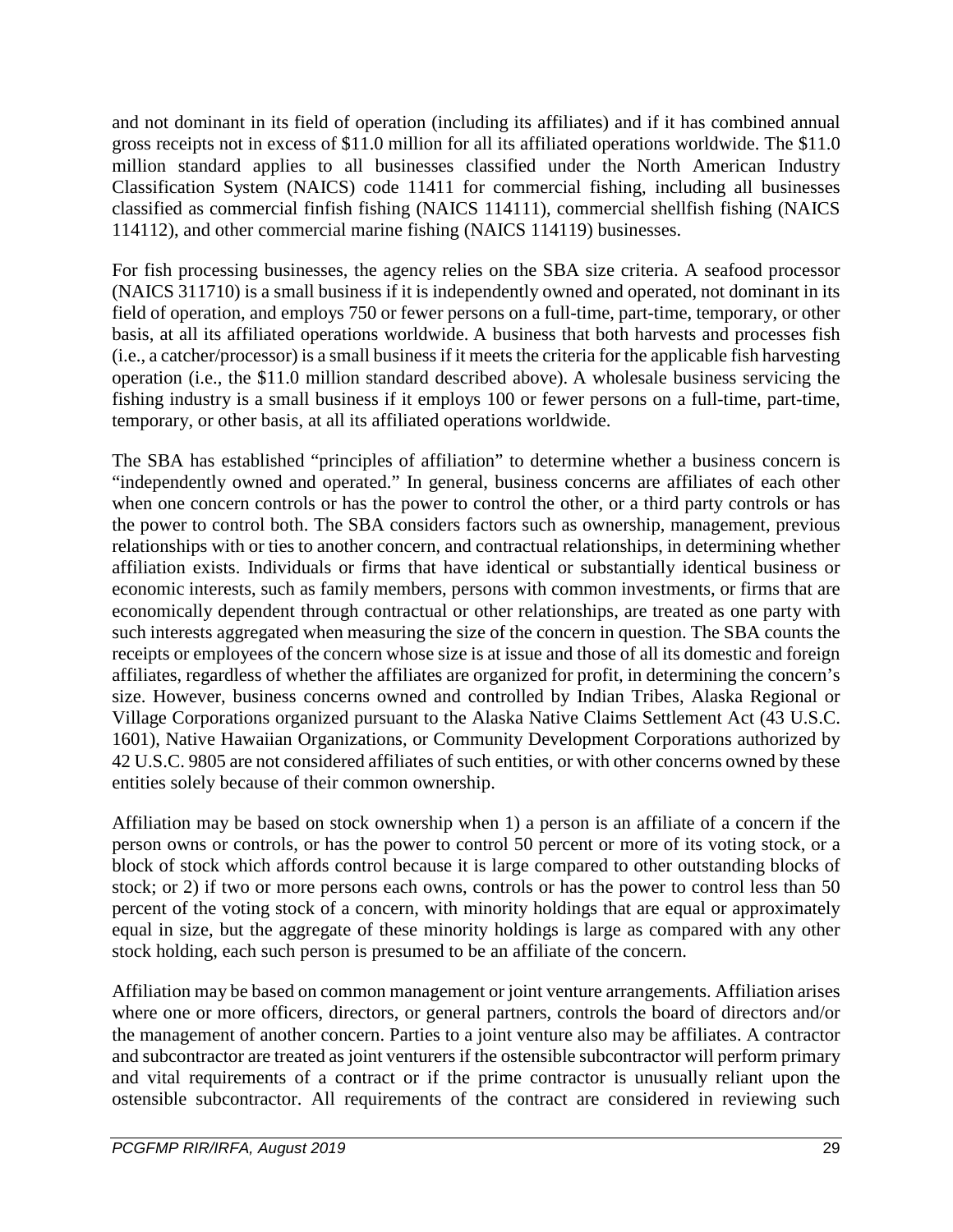relationship, including contract management, technical responsibilities, and the percentage of subcontracted work.

Small organizations. The RFA defines "small organizations" as any not-for-profit enterprise that is independently owned and operated, and is not dominant in its field.

Small governmental jurisdictions. The RFA defines "small governmental jurisdictions" as governments of cities, counties, towns, townships, villages, school districts, or special districts with populations of fewer than 50,000.

### <span id="page-29-0"></span>**4.4 Reason for Considering the Proposed Action**

The reason for the propose action is described in Section [1.1, Purpose and Need.](#page-9-0)

### <span id="page-29-1"></span>**4.5 Objectives of Proposed Action and its Legal Basis**

Under the authority of the Magnuson-Stevens Act, the Secretary of Commerce (NMFS West Coast Regional Office) and the Council have the responsibility to prepare fishery management plans and associated regulations for the marine resources found to require conservation and management. NMFS is charged with carrying out the Federal mandates of the Department of Commerce with regard to marine fish, including the publication of Federal regulations. The West Coast Regional Office of NMFS, and Northwest Fisheries Science Center, research, draft, and support the groundfish management actions recommended by the Council. Commercial groundfish long fisheries are managed under the PCGFMP. The proposed action represents an amendment, as required, to the fishery management plan, as well as amendments to associated Federal regulations.

The principal objective of the proposed action for cowcod is to reduce the risk of an early fishery closure for LE trawl participants south of 40°10' N. lat. that might exceed their annual vessel limit. The principal objective of the proposed action for shortbelly rockfish is to reduce risk of early fishery closures for participants of the West Coast groundfish fishery, especially midwater trawl fishery participants north of 40°10' N. lat., due to exceeding the 2020 shortbelly ACL.

## <span id="page-29-2"></span>**4.6 Number and Description of Directly Regulated Small Entities**

This section to be developed after the range of alternatives and the preliminary preferred alternatives are decided by the Council in September 2019.

## <span id="page-29-3"></span>**4.7 Recordkeeping, Reporting, and Other Compliance Requirements**

No additional reporting or recordkeeping is required of the regulated entities under the proposed actions.

### <span id="page-29-4"></span>**4.8 Federal Rules that may Duplicate, Overlap, or Conflict with Proposed Action**

An IRFA is required to identify whether relevant Federal rules have been identified that would duplicate or overlap with the proposed action. There are no Federal rules that duplicate the proposed regulations under this action.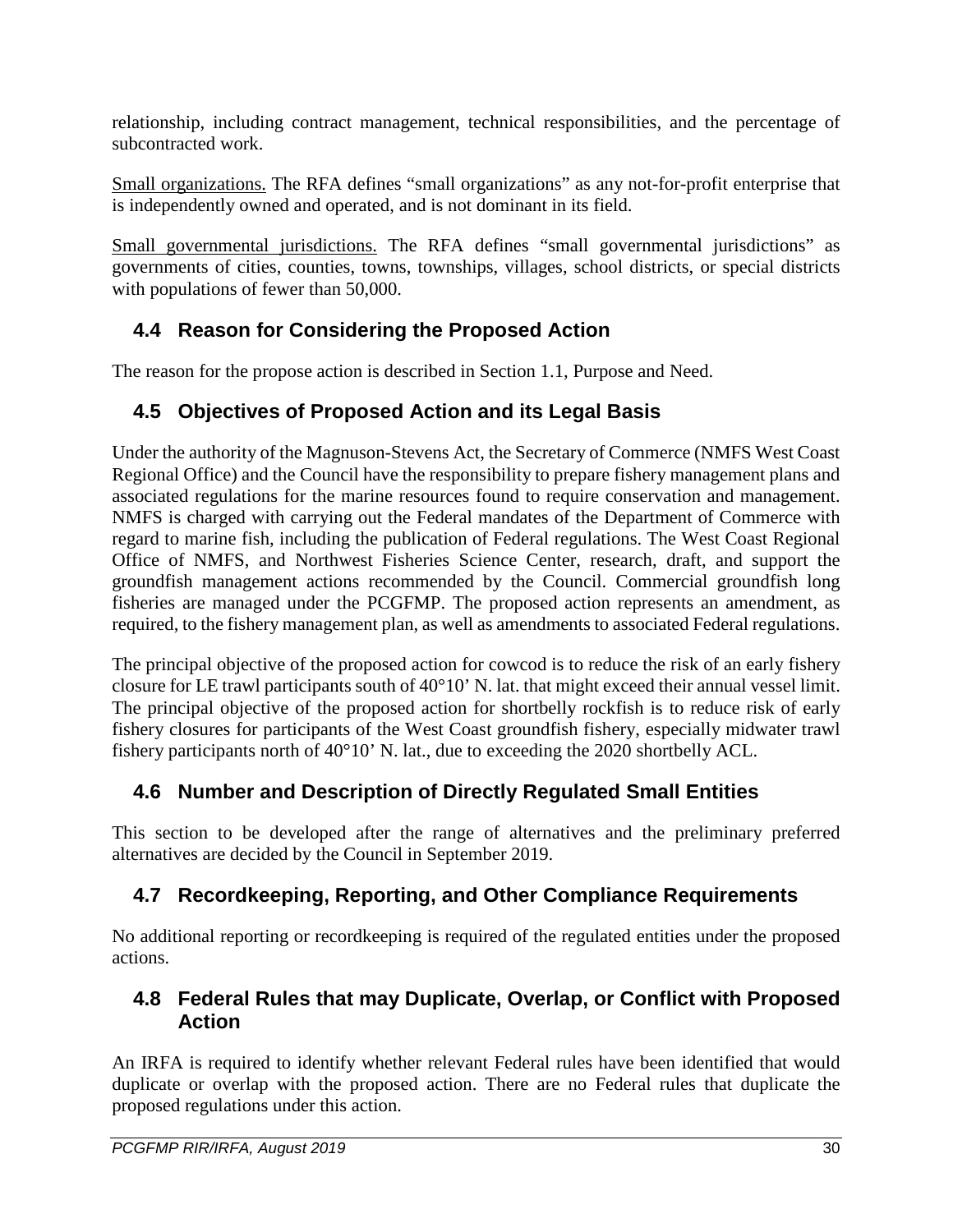### <span id="page-30-0"></span>**4.9 Description of Significant Alternatives to the Proposed Action that Minimize Economic Impacts on Small Entities**

An IRFA also requires a description of any significant alternatives to the proposed action(s) that accomplish the stated objectives, are consistent with applicable statutes, and that would minimize any significant economic impact of the proposed rule on small entities.

To be completed after the Council decides a range of alternatives including a preliminary preferred alternative at their September 2019 meeting.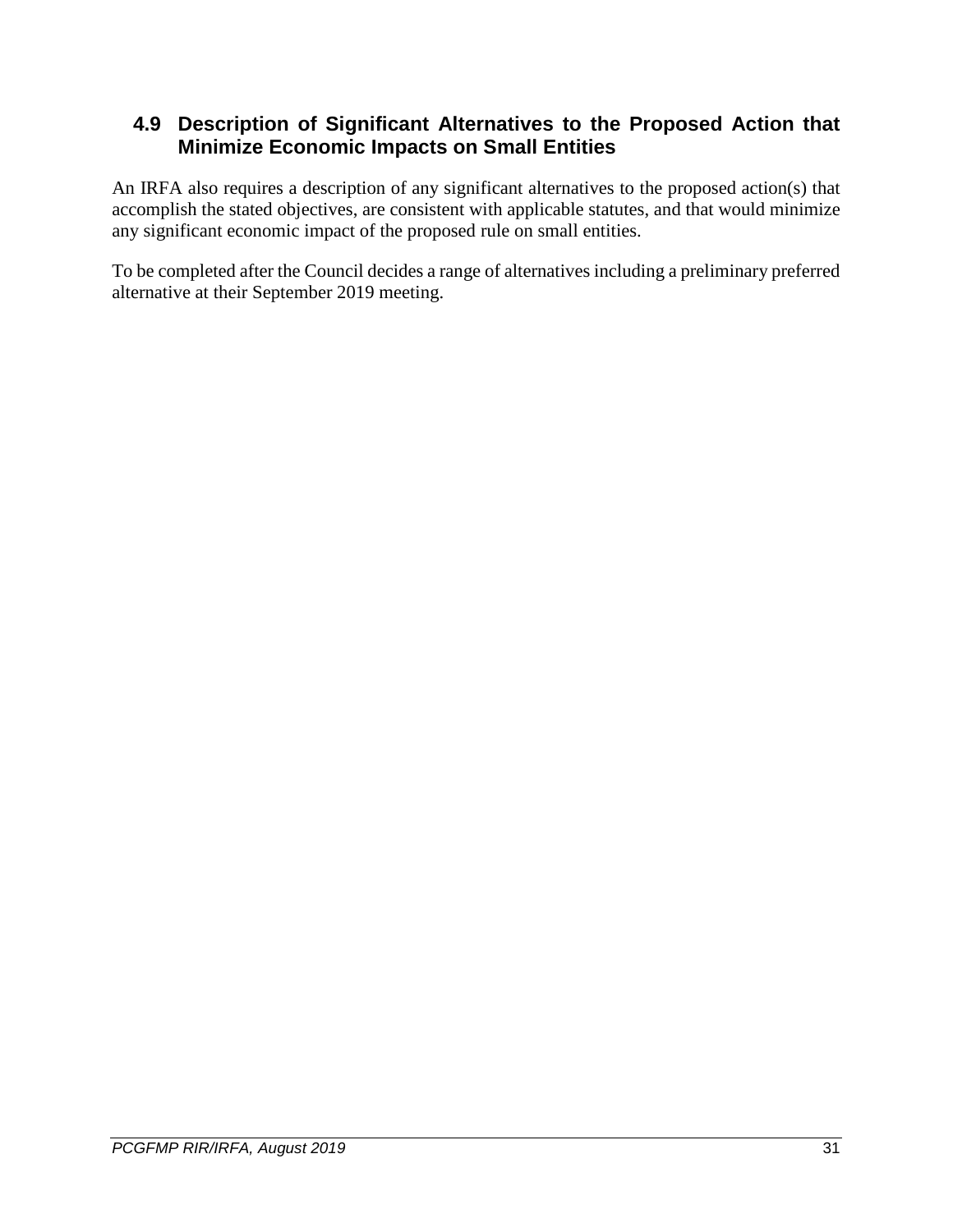# <span id="page-31-0"></span>**5 Magnuson-Stevens Act**

## <span id="page-31-1"></span>**5.1 Magnuson-Stevens Act National Standards**

Below are the 10 National Standards as contained in the Magnuson-Stevens Act, and a brief discussion of how each alternative is consistent with the National Standards, where applicable. In recommending a preferred alternative, the Council must consider how to balance the national standards.

**National Standard 1** — Conservation and management measures shall prevent overfishing while achieving, on a continuing basis, the optimum yield from each fishery for the United States fishing industry.

The PCGFMP determines how overfishing and OY are determined for all Pacific Coast groundfish stocks and provides measures by which the fisheries are managed in order to prevent overfishing and achieve OY. The proposed actions do not increase the risk of overfishing cowcod south of 40°10' N. lat., shortbelly rockfish, nor any other actively-managed stock or stock complex. The fundamental objective of the proposed actions is to remove regulatory barriers to better achieve OY.

**National Standard 2 —** Conservation and management measures shall be based upon the best scientific information available.

The proposed actions analyzed in this document utilizes the best scientific information available on stock assessments of cowcod south of 40°10' N. lat. and shortbelly rockfish, as well as fishery operation off the West Coast.

**National Standard 3 —** To the extent practicable, an individual stock of fish shall be managed as a unit throughout its range, and interrelated stocks of fish shall be managed as a unit or in close coordination.

The PCGFMP manages stocks as a unit and utilizes stock complex designations and measures in order to manage interrelated stocks of fish as a unit. The proposed actions do not affect the management of the stocks of PCGFMP management unit species.

**National Standard 4 —** Conservation and management measures shall not discriminate between residents of different states. If it becomes necessary to allocate or assign fishing privileges among various United States fishermen, such allocation shall be; (A) fair and equitable to all such fishermen, (B) reasonably calculated to promote conservation, and (C) carried out in such a manner that no particular individual, corporation, or other entity acquires an excessive share of such privileges.

The proposed actions would apply to any commercial groundfish vessel authorized to fish in the West Coast EEZ. The proposed actions would not allocate or assign fishing privileges.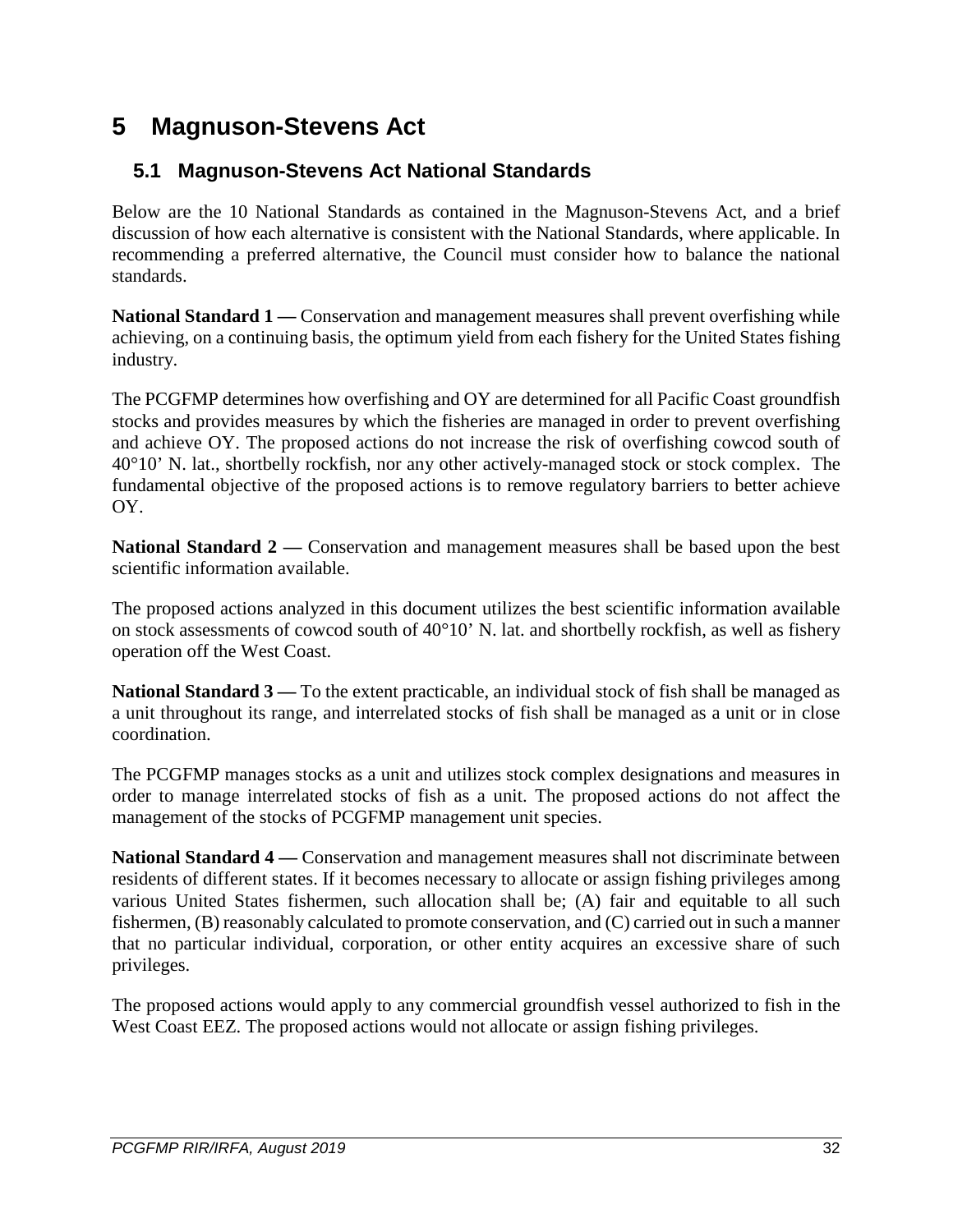**National Standard 5 —** Conservation and management measures shall, where practicable, consider efficiency in the utilization of fishery resources, except that no such measure shall have economic allocation as its sole purpose.

This proposed actions would provide relief and increase efficient resource utilization by reducing the risk of an early fishery closure to affected fishery participants vulnerable to the bycatch of cowcod south of 40°10' N. lat. or shortbelly rockfish coastwide.

**National Standard 6 —** Conservation and management measures shall take into account and allow for variations among, and contingencies in, fisheries, fishery resources, and catches.

The proposed actions adapt to two emerging issues affecting the 2020 West Coast groundfish fishery: 1) increased encounters with cowcod south of 40°10' N. lat. as they rebuild, and 2) the apparent northerly distribution shift of shortbelly rockfish that has increased the incidental bycatch of shortbelly in large midwater trawl fisheries north of 40°10' N. lat.

**National Standard 7 —** Conservation and management measures shall, where practicable, minimize costs and avoid unnecessary duplication.

The proposed actions do not create unnecessary duplication.

**National Standard 8 —** Conservation and management measures shall, consistent with the conservation requirements of this Act (including the prevention of overfishing and rebuilding of overfished stocks), take into account the importance of fishery resources to fishing communities by utilizing economic and social data that meet the requirements of National Standard 2, in order to (A) provide for the sustained participation of such communities, and (B) to the extent practicable, minimize adverse economic impacts on such communities.

The proposed action to revise the 2020 ACT for cowcod south of 40°10' N. lat. does not contemplate a change to the ACL, which implements the rebuilding strategy specified in the rebuilding plan. The proposed action is intended to make the LE trawl fishery south of 40°10' N. lat. more efficient by increasing the annual vessel limit of cowcod on LE trawl vessels approaching the status quo vessel limit. This action should allow the fishery to be more economically efficient at attaining their allocated quotas of target species.

The proposed action to revise the 2020 ACL for shortbelly rockfish will not induce targeting. The stock will still be managed conservatively as a forage species in the California Current ecosystem. The action is proposed to reduce the risk of shutting down 2020 fisheries due to exceeding the shortbelly ACL should they again aggregate in northern waters where midwater trawl fisheries are conducted. The considerations for this action are solely economic given the importance of the high value midwater trawl fisheries to dependent communities north of 40°10' N. lat.

**National Standard 9 —** Conservation and management measures shall, to the extent practicable, (A) minimize bycatch, and (B) to the extent bycatch cannot be avoided, minimize the mortality of such bycatch.

The proposed action to revise the 2020 ACT for cowcod south of 40°10' N. lat. does not contemplate a change to the ACL. The objective is provide a higher annual vessel limit to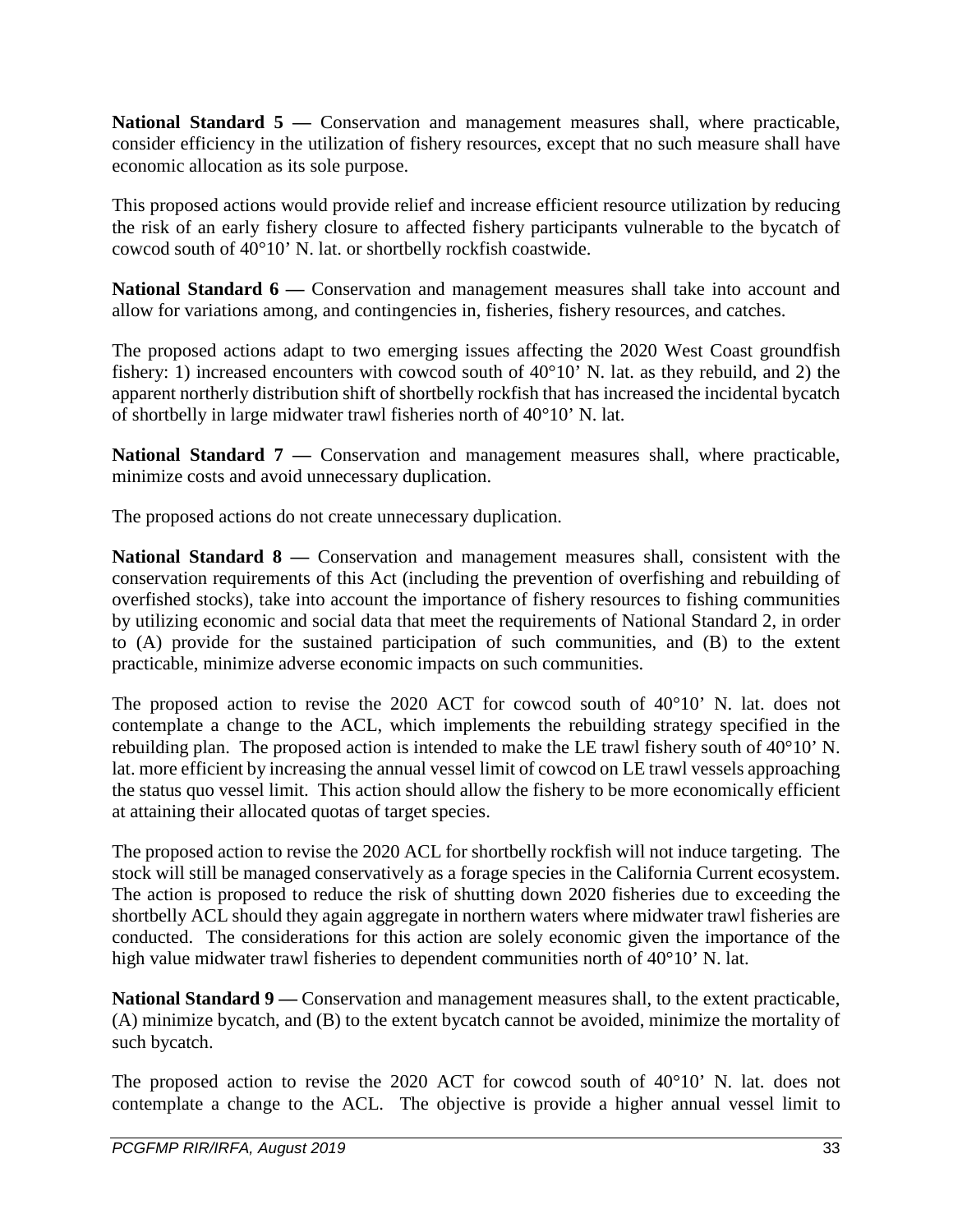participants in the LE trawl fishery south of 40°10' N. lat. approaching their vessel limit. This only changes the limit of cowcod QP a vessel can use in 2020 to allow continued fishing opportunity to attain their quota of target species. This action should not significantly affect the amount of incidental bycatch of cowcod in the LE trawl fishery.

Increasing the 2020 shortbelly rockfish ACL will not induce targeting of the species. Bycatch of shortbelly will likely depend on unpredictable environmental conditions that influence their distribution. To the extent shortbelly continue to aggregate in waters north of 40°10' N. lat. and are incidentally caught in midwater trawl fisheries, the at-sea whiting fleets have demonstrated the ability to minimize bycatch by self-reporting of high bycatch events and moving from areas of aggregation.

**National Standard 10 —** Conservation and management measures shall, to the extent practicable, promote the safety of human life at sea.

The proposed actions will not affect the safety of human life at sea.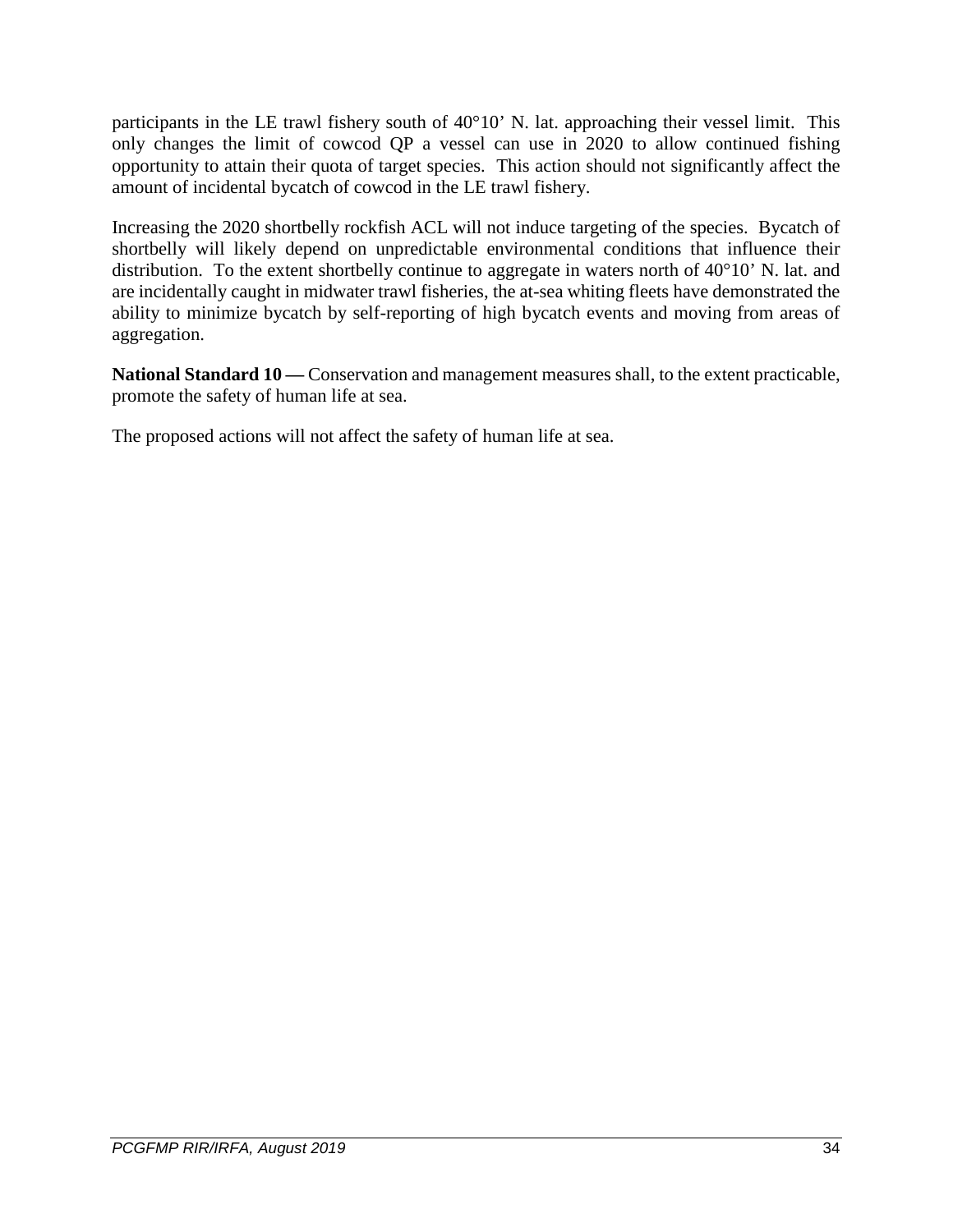# <span id="page-34-0"></span>**6 Preparers and Persons Consulted**

### **Preparers**

John DeVore, Pacific Fishery Management Council

Keeley Kent, National Marine Fisheries Service West Coast Region

### **Contributors**

*Groundfish Management Team, Northwest Fisheries Science Center*

### **Persons** *(and Agencies)* **Consulted**